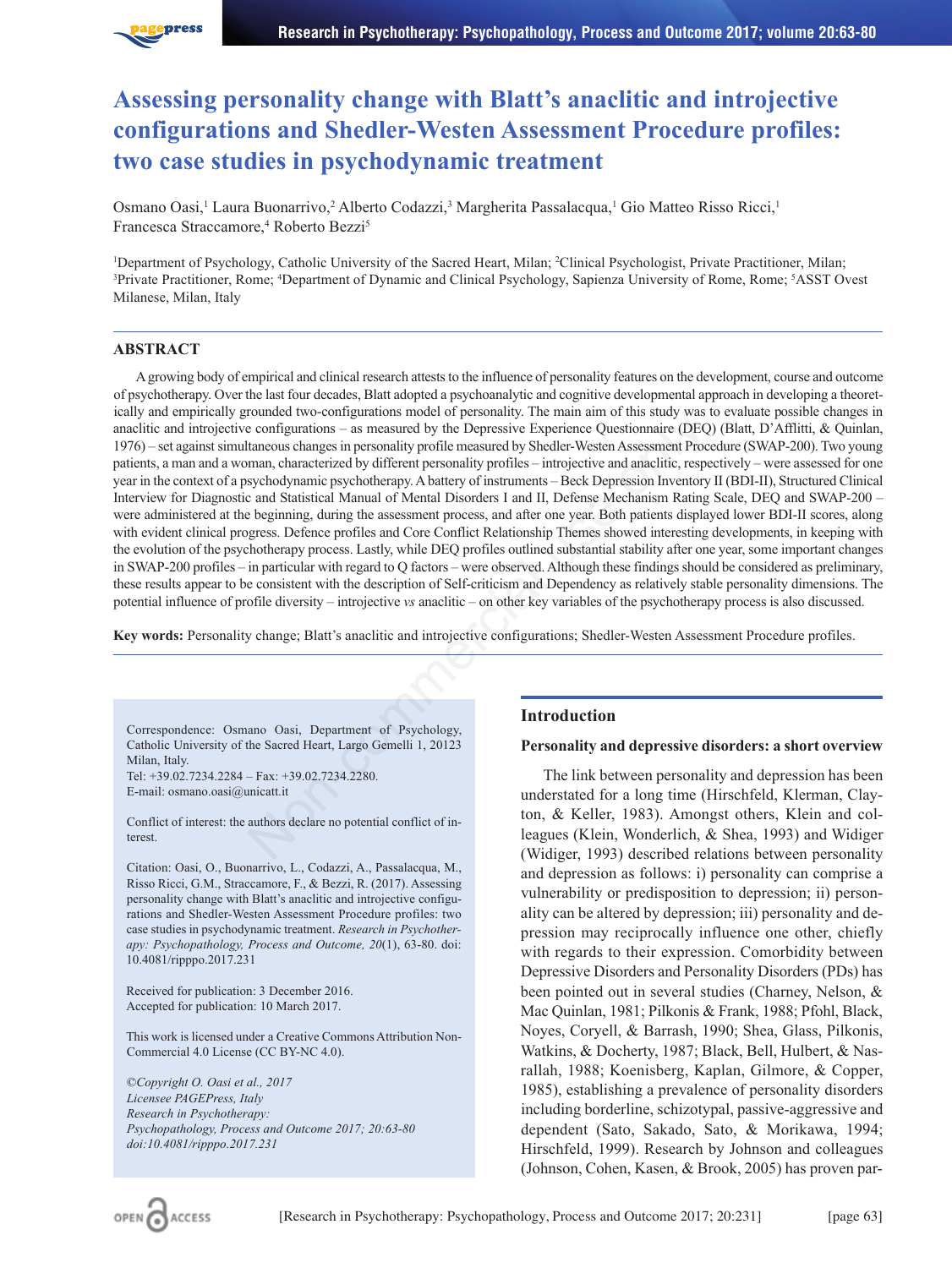ticularly relevant, uncovering an association of specific PD traits (Antisocial, Borderline, Dependent, Depressive, Histrionic, and Schizotypal) in early adulthood with the risk of developing unipolar depressive disorders by midadulthood. A meta-analysis by Newton-Howes and colleagues (Newton-Howes, Tyrer, & Johnson, 2006) reported double the risk of poor outcome for patients suffering from comorbid personality disorder and depression compared to patients unaffected by PDs. These authors alongside other colleagues have reiterated the findings in their updated systematic review and meta-analysis (Newton-Howes et al., 2014).

Nevertheless, a complete overview of literature sheds light upon studies not backing the notion of a correlation between Affective Disorders and PDs, especially with reference to the alleged negative effects of PDs on depression outcome. For instance, Mulder (2002) has argued that comorbid personality pathology should not be regarded as an obstacle to good treatment response. Indeed, depression outcome is moulded by different factors of personality. In particular: i) the rate of personality pathology varies markedly depending on how it is measured; ii) depressed patients suffering from PDs seem less likely to receive adequate treatment in uncontrolled studies; iii) lastly, studies rarely tend to evaluate characteristics of depression (*e.g*., chronicity, severity) that may influence outcome and be linked to pathology of personality. To this effect, Blom and colleagues (Blom et al., 2007) found that treatment outcome in depression tended to be associated with symptom severity and duration rather than with personality variables. Other researches (Blatt & Zuroff, 2005; Carter et al., 2011) have stressed the importance of taking into consideration the patient's pre-treatment personality configurations, as well as the quality of the relationship. In addition, in one of his last published papers, Blatt focused in on how personality and therapeutic alliance are both involved in modifications of symptoms and outcome alike in the treatment of depression (Blatt, 2015). Such considerations are of great relevance for our study.

#### **Treating depressive disorders: what works?**

Notwithstanding the array of successful treatment options for depression which employ a psychodynamic approach (Abraham, 1911; Asch, 1966; Jacobson, 1971; Arieti & Bemporad, 1978; Stone, 1986), with this kind of treatment symptomatic improvement and diagnostic criteria are not always well documented, nor has it proven effective in placebo-controlled trials.

The first extensive research program on the effectiveness of psychotherapy in treating Depressive Disorders was the Treatment of Depression Collaborative Research Program (TDCRP), sponsored by the National Institute of Mental Health (NIMH) (Elkin, Parloff, Hadley, & Autry, 1985). Initial results urged that interpersonal psychotherapy and antidepressant medication might prove superior to CBT (Cognitive-Behavioral Therapy) with more se-



verely depressed patients (Elkin et al., 1989). Some years later, a group of authors (Elkin, Gibbons, Shea, & Shaw, 1996; Jacobson & Hollon, 1996; Hollon, Thase, & Markowitz, 2002) postulated that the therapist's expertise accounted for a greater difference in determining gaps with other treatment options [in particular, in favour of Interpersonal Psychotherapy (IPT)] as well as with a medication regime in relation to the severity of depression. The Ablon and Jones study (Ablon & Jones, 1999), working on transcripts of treatment sessions of TDCRP, found that both CBT and IPT had closer adherence to the cognitive-behavioral prototype, that produced more positive correlations with outcome measures, than to the reference model. Such overlapping was later corroborated by other studies: CBT and IPT, whether combined or not with medication, should ultimately lead to similar outcomes (Quilty, McBride, Bagby, 2008; Peeters et al., 2013). Other compelling studies based on the TDCRP have laid emphasis on the contribution of the therapist in the psychotherapeutic process, bringing to light the scope of their influence in outcome results (Blatt, Sanislow, Zuroff, & Pilkonis, 1996).

Generally speaking, the psychodynamic approach has proven useful both in severe and mild depressive conditions, whether or not combined with specific pharmacotherapy (Gabbard, 2000). To this effect, some recent studies have attempted to assess the impact of psychodynamic options for different Depressive Disorders in a systematic fashion. For example, Gallagher-Thompson and Steffen (1994), compared psychodynamic psychotherapy and CBT in reducing depressive symptoms in the caregivers of elderly family members, finding them to be on a par. Shapiro and colleagues (Shapiro et al., 1994, 1995) chose to contrast CBT and IPT in a randomized, controlled trial for depression, finding them to be equivalent in efficacy. More recently, Connolly and colleagues (2016) conducted a randomized clinical noninferiority trial that showed the equivalence between dynamic treatment (DT) and cognitive treatment (CT) in changes brought about in depression when treating Major Depressive Disorder in a community mental health setting. Now the regarded<br>
Other compelling studies based on the transmoster. Lindend, depres-<br>
emphasis on the contribution of the different factors of personal-<br>
different factors of personal influence in outcome results (Blatt,

> Hilsenroth and colleagues (2003) found a significant reduction in depressive symptoms with psychodynamic treatment and a decrease in symptoms correlated with the use of psychodynamic treatment techniques. A study by Busch and colleagues (Busch, Rudden, & Shapiro, 2004) indicates that focused psychodynamic psychotherapy comprises a valuable complement in treatment of depression, also taking into account vulnerability to recurrence of depression, while in some cases it may be effective on its own. Based on their clinical experience, patients with mild or moderate major depression and dysthymic disorder stand to benefit the most from this approach.

> The effectiveness of psychodynamic treatment of depression has also emerged in more recent publications (Luyten & Blatt, 2012; Luyten, 2014; Bastos, Guimaraes,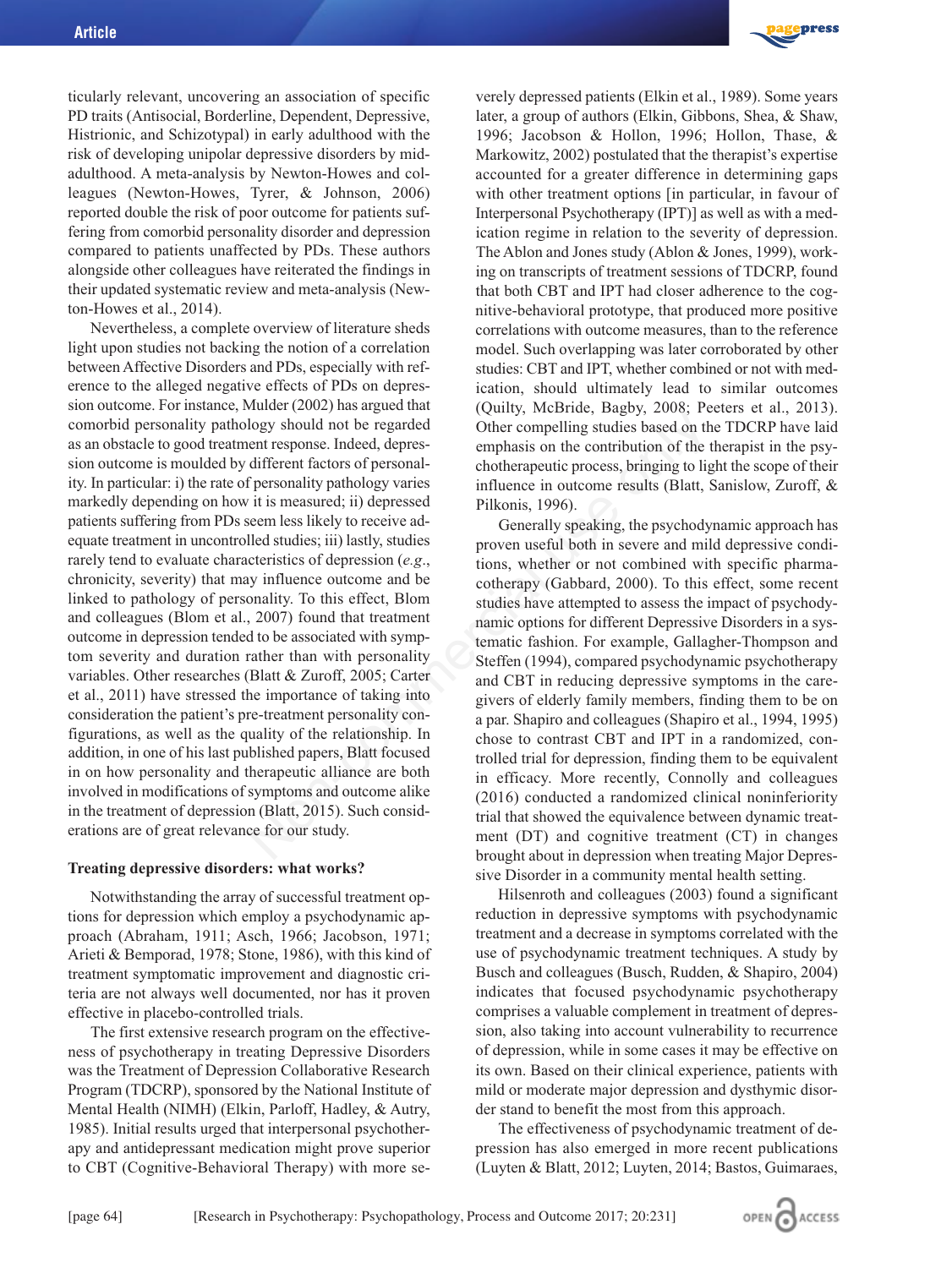

& Trentini, 2013, 2015; Fonagy, 2015): in particular, when it comes to long-term outcomes no major difference has been found between CBT and Psychodynamic Therapy (PD). But these results are not unequivocal. A trial published by Barber and colleagues (Barber, Barrett, Gallop, Rynn, & Rickels, 2012) failed to confirm that either active treatment performed better than a placebo in treating MDD (Major Depressive Disorder) patients; in addition, Jakobsen and colleagues (Jakobsen, Hansen, Storebø, Simonsen, & Gluud, 2011a; Jakobsen, Hansen, Simonsen, & Gluud, 2011b) have published somewhat discouraging results, with no findings either supporting or contradicting the effect of interpersonal or psychodynamic psychotherapy, or even cognitive therapy for that matter, in comparison with *treatment as usual* for patients with Major Depressive Disorder.

#### **Defensive functioning and depressive disorders**

An important perspective within the psychodynamic approach in evaluating the effectiveness of treatment from an empirical point of view is the study of defence mechanisms (Perry, Kardos, & Pagano, 1993; Perry & Kardos, 1995; Perry et al., 1998). Bond and Vaillant (1986) found that patients diagnosed with Major Affective Disorder tend to manifest specific defence patterns in their significant relationships. The stability of defensive functioning and personality organization over the course of psychiatric illness was examined by Mullen and colleagues (1999) by studying a large sample of well-characterized outpatients with a Diagnostic and Statistical Manual of Mental Disorders (DSM-IV) diagnosis of Major Depressive Disorder (MDD) over a defined course and period of treatment. Whereas *image-distorting* and *self-sacrificing* defences did not undergo significant change, a noteworthy drop in *maladaptive* defences in the entire sample was observed. Quite interestingly, *adaptive* defences remained unaltered from baseline levels, and a gradual rise in the use of mature defences was noticed in a group of patients diagnosed with MMD, while in neurotic groups no changes took place in such levels. Bond's literature review on this topic (Bond, 2004) reported that adaptiveness of defence style was associated with mental health and that some diagnoses were characterized by specific defence patterns: specifically, depressive symptomatology proved to be positively correlated with the use of immature defence styles and negatively correlated with the use of mature ones in comparison with controls, while anxiety disorder patients tended to use more neurotic and immature defences than non-patients. A meta-analysis study conducted by Calati and colleagues (Calati, Oasi, De Ronchi, & Serretti, 2010) validated Bond's conclusions, by assessing via three-factor DSQ versions two different psychiatric diagnoses, Major Depressive Disorder (MDD) and Panic Disorder (PD), in order to gauge their potential specificity in terms of defence styles. Perry and Bond (2012) observed changes in the defensive functioning of a group of patients with depressive, anxiety, and/or personality disor**ng and depressive disorders**<br>
spective within the psychodynamic surface side comprehensing spective within the psychodynamic lati, Oasi, De Ronchi, & Core<br>
yet effectiveness of treatment from the species of the study of

ders in long-term dynamic psychotherapy that largely adhered to the hierarchy of defence adaptation. More in detail, the lowest (action) and the highest (high adaptive) defence levels improved most notably, as did overall defensive functioning, while remaining below the healthy-neurotic range. On the whole, the use of defence mechanisms and their relationship with psychopathology and change (Bond, 2004) comprises a worthy frame of reference for the assessment and evaluation of the psychotherapeutic process. In particular, as the Psychodynamic Diagnostic Manual (PDM Task Force, 2006) clearly outlines, they provide a guideline for evaluating the mental functioning (M axis) of patients.

#### **Aims and hypotheses**

The aim of this work is to identify a possible interaction among personality, mental functioning and clinical syndrome via the comprehensive assessment (Serretti, Calati, Oasi, De Ronchi, & Colombo, 2007) of two depressed patients. The cases of Mr. F and Ms. G are presented, assessing the subjects' psychotherapeutic psychodynamic processes in the context of their personality structures, to evaluate the possible correlation between an evolution of defensive functioning and significant symptom change during the course of one year of psychotherapy. An additional aim is to bridge the gap between clinicians and researchers, and to show a clinically sophisticated and empirically grounded practice in psychodynamic framework (Kazdin, 1982; Moran & Fonagy, 1987; Fonagy, 1993; Wallerstein, 1995; Roth & Fonagy, 1996; Shedler, 2002; Porcerelli et al., 2007; Kächele, Schacther, & Thomä, 2009; Levy, Ablon, & Kächele, 2012). The main hypothesis is that changes in Mr. F's and Ms. G's depressive symptomatology and mental functioning will be observed, through a different configuration of personality features and an evolution from primitive to mature defence mechanisms (Straccamore et al., 2017; Akkerman, Lewin, & Carr, 1999; Bond & Perry, 2004).

# **The case of Mr. F and Ms. G**

Patients' personal details have been included in such a way as to maintain confidentiality and protect privacy. Moreover, it is worth noticing that Mr. F's case is re-examined from a study of the determinants of the psychotherapeutic process in depressive disorders (Oasi, 2015), and here confronted with a new case study in order to develop novel clinical and theoretical considerations. The two patients are presented in what follows.

Mr. F is a 26-year-old man, self-referred to the Community Mental Health Center near Milan in November 2012. He had already been treated by other Psychiatric Centers in 2006 when he was working in a touristic mountain location, where he started to perceive fatigue and sadness. In that occasion, he had been diagnosed with Social Phobia and Obsessive-Compulsive Personality Disorder. Mr. F had already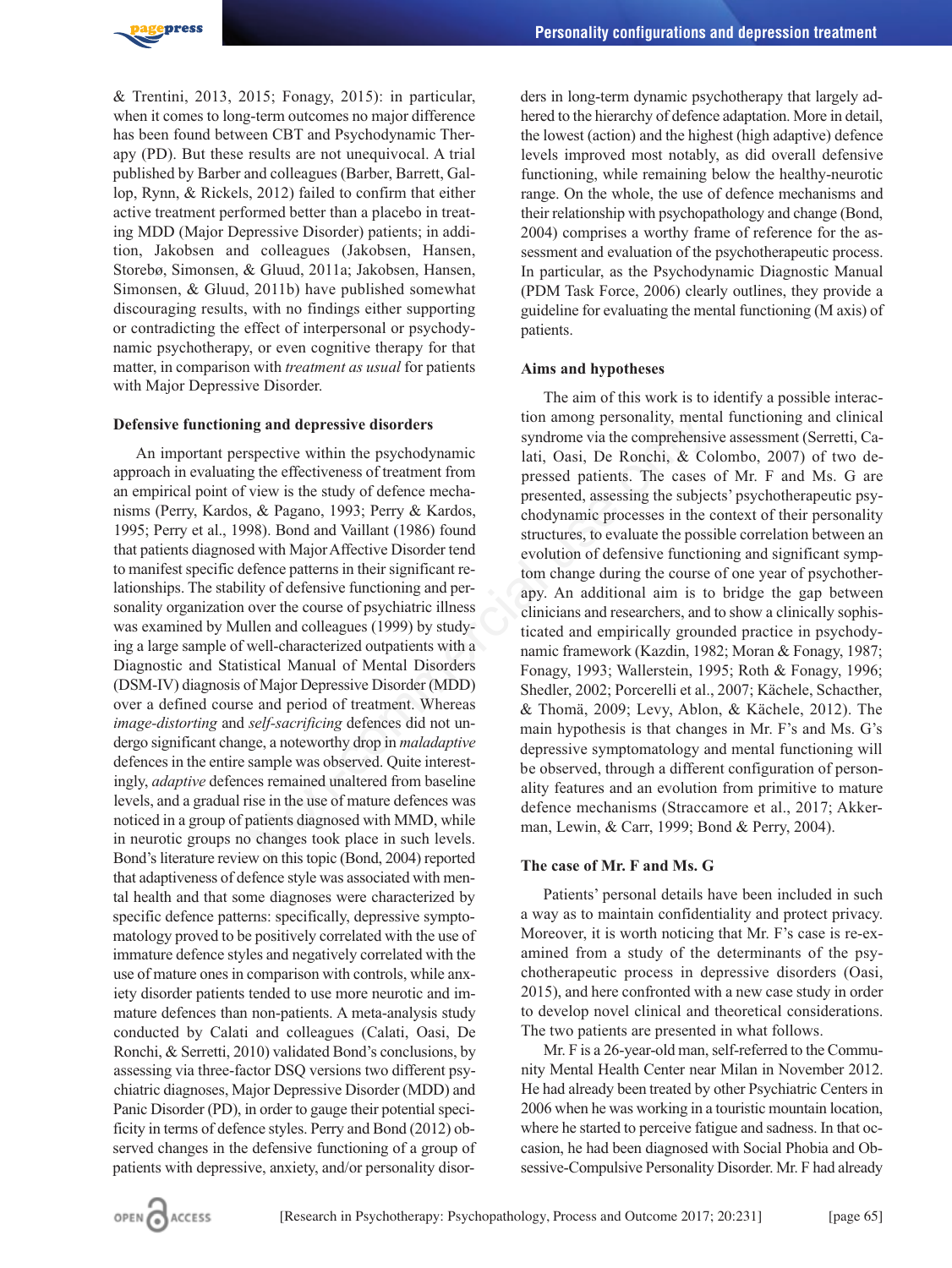complained about family problems, in particular concerning his mother's family of origin. Following a car accident, Mr. F had to return to his family in 2007. Since then he had been treated chiefly with antidepressants until May 2010. In this period he enrolled at an evening vocational school, did some work as a metalworker, and took the antidepressants regularly while attending some psychotherapy sessions. He returned to a Mental Health Center of his own accord in November 2012: he had quit his job and was no longer working, had spent a few weeks in a Religious Community and was now living at home *vegetating*. In January 2013 he started a once-a-week psychodynamic psychotherapy. A psychiatrist arranged pharmacological therapy with the antidepressant drug duloxetine (60 mg *die*). It should be noted that the pharmacological therapy remained unaltered during the course of his yearlong psychotherapy. His pharmacotherapy compliance has been good.

Ms. G is a twenty-year-old woman who came to the Community Mental Health Center on accounts of depressive symptoms, in particular constant sadness and crying fits, alongside bouts of undereating with consequent weight loss. She claimed to feel anxious, unstable and indecisive. She was attending her first year of Political Science at university. Her anamnesis revealed a lack of crucial events in her life leading up to the passing away of her mother due to breast cancer when the patient was sixteen. She claimed to be particularly upset about having been kept in the dark with regards to her mother's health by her father and sister. She recalled her puberty as the moment in which she had lost the happy feeling associated with her childhood. Upon arriving at the Community Mental Health Center she was going through a taxing break-up with her boyfriend. Right from her first visit with the psychiatrist she came across as a reserved and quiet young lady, and was prescribed antidepressant medication and psychotherapy. It should be noted that upon starting her once-a-week psychotherapy in December 2014 her medication was discontinued. Let use the solution of the method (CCRT) in three key momen<br>
Center on accounts of depres-<br>
to say in the  $1^{st}$ ,  $7^{th}$  and  $12^{th}$  month.<br>
Center on accounts of depres-<br>
constant sadness and crying<br>
Assessment measures



### **Materials and Methods**

#### **Method**

Data of psychotherapy was collected at different intervals in the entire course of a one-year psychodynamic treatment carried out in a Psychiatric Center. As Table 1 shows, assessment was carried out with diverse instruments in the various phases of treatment: SCID-I and SCID-II in Pre-treatment; BDI-II, Hamilton Depression Rating Scale (HDRS), Depressive Experience Questionnaire (DEQ) in Pre-treatment and in the last month of therapy Re-assessment phase; Shedler-Westen Assessment Procedure (SWAP-200) at the 2<sup>nd</sup> and 12<sup>th</sup> month of treatment, in Re-assessment phase; Defense Mechanism Rating Scale (DMRS) monthly over the course of treatment, and Core Conflictual Relationship Theme method (CCRT) in three key moments of therapy, that is to say in the  $1<sup>st</sup>$ , 7<sup>th</sup> and  $12<sup>th</sup>$  month.

#### **Assessment measures**

#### *The Structured Clinical Interview for Diagnostic and Statistical Manual of Mental Disorders-IV Axis I and II*

The SCID-I (First, Spitzer, Gibbon, & Williams, 1997) is a semi-structured interview utilized in evaluating some of the clinical symptoms detailed in the first Axis of the DSM-IV. It correctly appraises affective disorders, schizophrenia and other psychotic disorders, such as substance-related disorders, anxiety disorders, somatomorphic disorders, eating disorders, and adaptive disorders. The SCID-II (First, Gibbon, Spitzer, Williams, & Benjamin, 1997) is a semi-structured interview used to assess different PDs described in the DSM-IV from a categorical approach in the interest of determining the actual diagnosis. Moreover, each question has four possible answers, allowing to opt for a dimensional approach if preferred.

OPEN ACCESS

# **Pre-treatment assessment and Community Community Community Community Re-assessment after one year**  $1^{st}$   $2^{nd}$   $3^{rd}$   $4^{th}$   $5^{th}$   $6^{th}$   $7^{th}$   $8^{th}$   $9^{th}$   $10^{th}$   $11^{th}$   $11^{th}$ SCID I & II X BDI-II X X HDRS  $X$  and  $X$ DEQ X X SWAP-200  $X$  X DMRS X X X X X X X X X X X X  $CCFT$  x x x x x

#### **Table 1. Research plan.**

SCID I and II, Structured Clinical Interview for Diagnostic and Statistical Manual of Mental Disorders I and II; BDI-II, Beck Depression Inventory-II; HDRS, Hamilton Depression Rating Scale; DEQ, Depressive Experience Questionnaire; SWAP-200, Shedler-Westen Assessment Procedure; DMRS, Defense Mechanism Rating Scale; CCRT, Core Conflict Relationship Theme.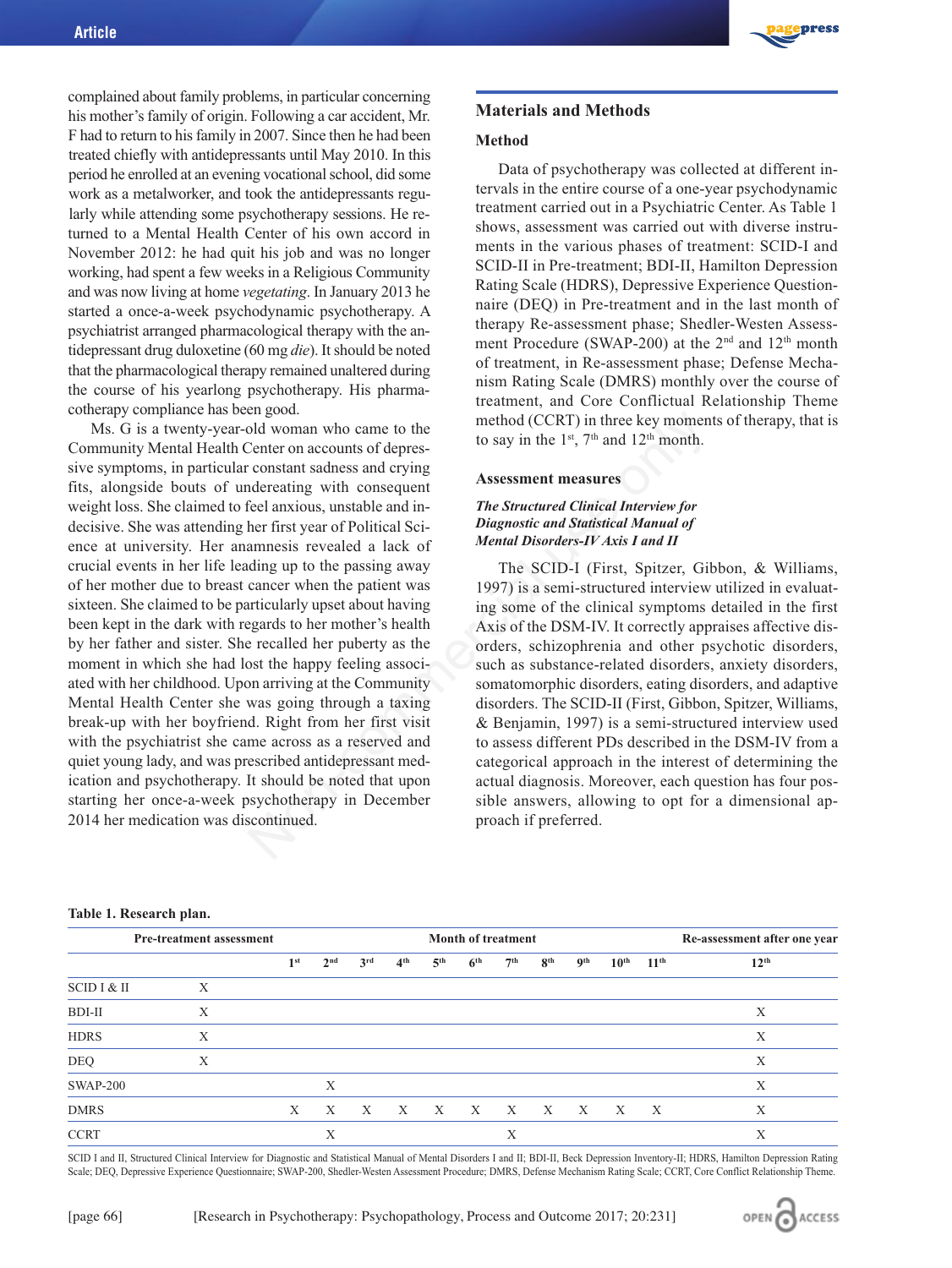

#### *The Hamilton Depression Rating Scale*

The HDRS (or HAM-D) (Hamilton, 1960) is a 21-item screening instrument specifically designed to measure the severity of illness in adult patients already diagnosed with depression. The first 17 items are the key items for depression on which severity cut off is established: > 25 severe depression; 8-24 mild depression; 8-17 light depression; <7 no depression. The HAM-D is also one of the most widely employed instruments for measuring outcome in mood disorders, and is known to have high validity and reliability in measuring patients' response to treatment. Requiring approximately 15 to 20 minutes to complete (depending on the interview structure), the HAM-D is routinely administered by a clinician or health care professional during or immediately following a client interview.

#### *The Beck Depression Inventory II*

The Beck Depression Inventory (BDI-II) is a self – report questionnaire measuring depression symptoms and their severity. The BDI-II (Beck, Steer, & Brown, 1996), published in 1996, is a substantial revision of Beck's original 1961 version. It was developed so as to conform to DSM-IV criteria for depressive disorders and features items measuring cognitive, affective, somatic and vegetative symptoms of depression. Twenty-one items are evaluated on a 4-point scale quantifying the degree of severity. The recall period for items is the last 2 weeks and the total score ranges from 0 to 63 points. The BDI-II indicates four diverse cut-off scores for different levels of depression: 0- 13 minimal range; 14-19 mild depression; 20-28 moderate depression: 29-63 severe depression. **EVALUAT FRAGE CONTROV**<br>
ITE PECC (BIATIST) is a self-re-<br>
naire aimed at differentiating<br>
easuring depression symptoms and<br>
DI-II (Beck, Steer, & Brown, 1996),<br>
a substantial revision of Beck's orig-<br>
uses developed so a

The BDI-II is also one of the most widely used instruments for measuring outcome in the context of mood disorders, having yielded high validity and reliability in measuring response to treatment like the HDRS. Self-administration requires 5-10 minutes; item 9 (suicidal ideation) and item 2 (hopelessness) call for special attention in the scoring process.

# *The Shedler-Westen Assessment Procedure*

The SWAP-200 (Westen & Shedler, 1999a, 1999b) is a set of 200 personality-descriptive statements. The patient is described by arranging statements into eight distinct categories, ranging from not descriptive (pile 0) to highly descriptive (pile 7), hence giving each item a score from 0 to 7. Items are written in straightforward language with no technical jargon. The tool is based on the Q-sort method in which clinicians are required to arrange items into a set distribution. The statements included stem from the theoretical and empirical literature on personality, PDs and defence mechanisms, as well as from the DSM-III and IV. The 30 statements scored highest outline the case formulation, taking into account the three main domains described by the SWAP-200: i) motivations, ideals, anxieties and conflicts; ii) psychological resources; iii) experience of the self, of others and of the relationship between the patient and others. SWAP-200 assessment leads to two kinds of diagnosis: the first expressed in PD factors, resulting in descriptions of the patient's personality with some form of DSM-IV Axis II disorder; the second expressed in Q factors, describing the patient's personality in terms of similarity (proximity) to eleven empirically derived prototypical personality styles. PD and Q factor scores are expressed in T scores: the cut-off for the diagnosis of a personality disorder is 60, while scores  $\geq$ 55 indicate the patient manifests personality traits typical of a specific personality disorder, but under a clinical threshold. No diagnosis of personality disorders is possible if the Depressive High-Functioning factor is  $\geq 60$ .

# *The Depressive Experience Questionnaire*

The DEQ (Blatt et al., 1976) is a self-report questionnaire aimed at differentiating between Dependency and Self-criticism, linked to a greater risk of psychopathology in general and of depression in particular. It is a 66-item questionnaire evaluated on a 7 point Likert scale, from 1 (strongly disagree) to 7 (strongly agree). Scoring outcome is on three scales: Dependency, Self – criticism and Efficacy. As the Efficacy scale does not measure one of Blatt's theoretical concepts, it is regarded as less important than the other two scales (which gauge anaclitic and introjective depression, respectively).

# **Process measures**

# *The Defense Mechanism Rating Scale*

The DMRS (Perry, 1991) manual explains how to identify 27 defence mechanisms in video or audiotaped sessions or transcripts. A definition of each defence, a description of how it functions, a section on discriminating each defence from other similar ones, along with a three point scale identifying absence (0), probable use (1) and definite use (2) are all featured. Three different ways of assessing defences are possible on the scale: Individual Defence Score, Defence Level Score and Overall Defensive Functioning (ODF) score. In clinical samples, scores tend to range between 2.5 and 6.5. Defence mechanisms are also hierarchically ranked in 7 clusters, ranging from the most primitive to the most mature: i) acting: acting out, passive aggression, help-rejecting complaining; ii) borderline: splitting of self image/others' image, projective identification; iii) disavowal: negation, projection, rationalization; iv) narcissistic: omnipotence, idealization, devaluation; v) neurotic: repression, dissociation, reaction formation, displacement; vi) obsessive: isolation, intellectualization, undoing; vii) mature: affiliation, anticipation, humour, self assertion, self observation, sublimation, suppression.

# *The Core Conflictual Relationship Theme method*

The CCRT (Luborsky, 1984) used for research purposes is applied to parts of texts extracted from audio-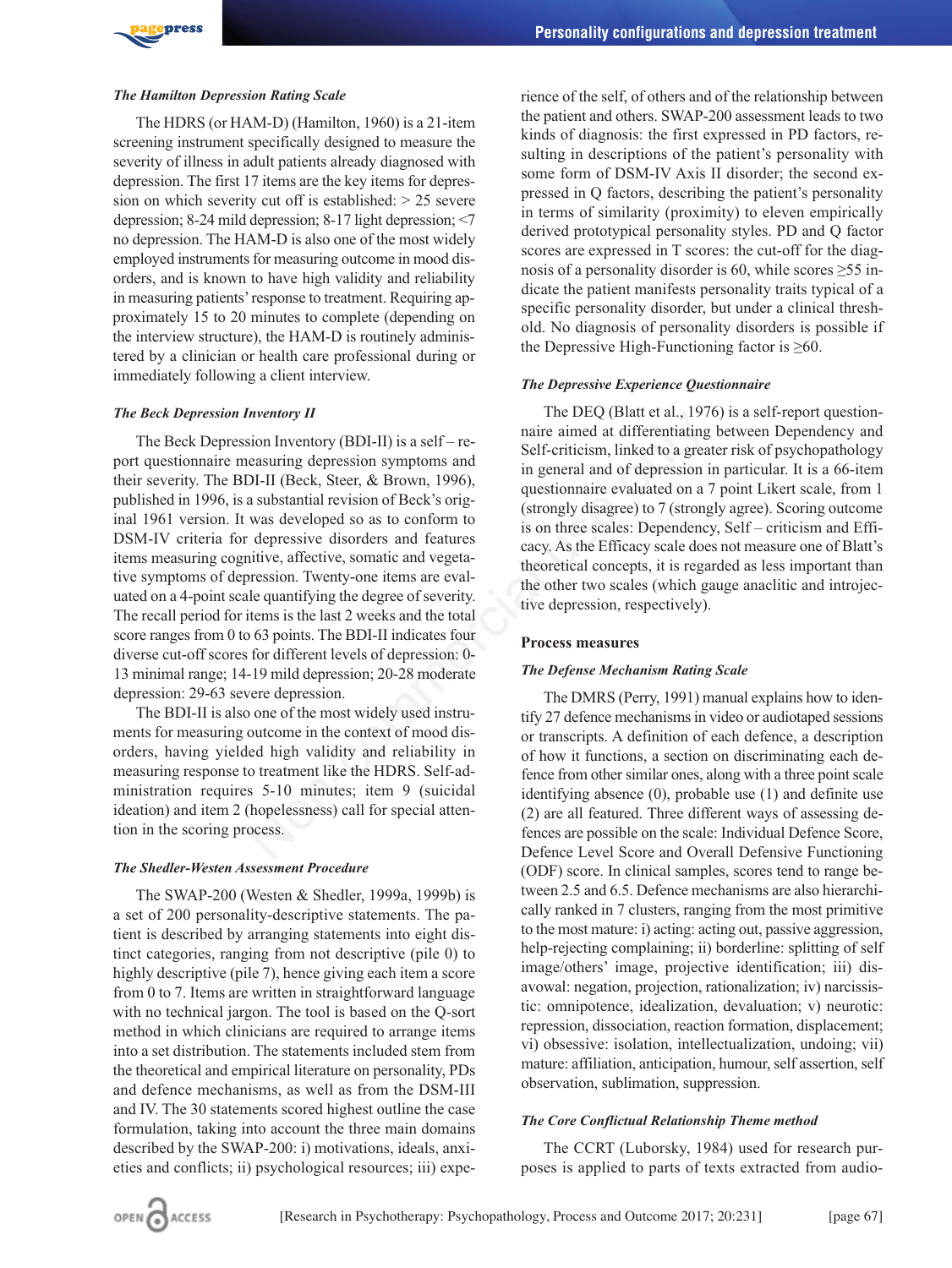taped session transcripts, in which the patient details his/her interactions with significant others. Such *Relational Episodes* (RE) are characterized by a specific narrative structure and may refer to a current or past episode, actual or just dreaded or expected. They may concern the patient's relationship with himself or with others, including the therapist. Following a set procedure of steps the Core Conflictual Relationship Theme is formulated: i) relational episodes are identified in the session transcripts; ii) the patient's desires, needs and intentions (W), their relational partner's responses (RO) and the patient's subsequent reactions to these responses (RS) are identified in each RE; iii) each RE is then scored using *standard categories* or *tailored categories*; iv) the CCRT is formulated. At least 10 RE are taken into account in selecting the most representative patterns of W, RO and RS.

#### **Procedures**

In November 2012 Mr. F was assessed by the Community Mental Health Center psychiatrist and psychologist. The previous diagnosis of Depression, formulated in the context of his first visit to the Center (from 2007 to 2010 he had only been monitored by a psychiatrist), was confirmed. After this new visit, a weekly session of psychodynamic psychotherapy was proposed, and the patient accepted it. Mr F's psychotherapy started in January 2013.

In December 2014 Ms. G was assessed by the psychiatrist and the psychologist of the Community Mental Health Center. The outcome was a diagnosis of a single episode of Depression.

This Department of Mental Health routinely provides psychotherapeutic treatment plans lasting one year. The psychotherapist for both patients is a middle-aged man, who has worked with this Department for more than ten years. He is member of the Italian Psychoanalytical Society. Consent release for treatment and data collection was obtained in advance for both patients.

Both Mr. F and Ms. G were assessed by the Community Mental Health Center psychologist using SCID I & II, HAM-D scores and the DEQ. After the second and last session (Table 1) the psychotherapist completed the SWAP-200. All sessions were audiotaped and transcribed. Twelve monthly sessions were scored and evaluated via DMRS and CCRT. Both these instruments required evaluation by two different raters via double-blind procedure in order to guarantee inter-rater reliability. With regards to the DMRS, two different DMRS-trained clinical psychologists obtained a very good inter-rater reliability value (Pearson  $r=0.75$ ). Similarly, with reference to CCRT profiles, two different CCRT-trained clinical psychologists proficient in the standard coding method obtained a good value (Cohen coefficient *k*=0.80).

After one year of treatment, Mr. F and Ms. G were reassessed with HAM-D and DEQ tests by the Community Mental Health Center psychologist, while the SWAP-200 was administered once again by the psychotherapist.



To ease the analysis of treatment development, the course of therapy for Mr. F was divided into three phases: phase 1, from January 2013 to April 2013; phase 2, from May 2013 to August 2013; phase 3, from September 2013 to December 2013. Likewise, Ms. G's treatment was divided into phase 1 (December 2014-March 2014), phase 2 (April 2014 to July 2014) and phase 3 (August 2014 - November 2014).

#### **Results**

# **Mr. F and Ms. G at the beginning of the psychotherapy: clinical perspective**

Mr. F comes across as quite dull, looking older than his actual age. He appears to not be particularly integrated into his family or social life. He is an introvert, unwilling to make himself vulnerable, especially in his relationships, and is very isolated. His only passion is mountain biking. Soon a very marked sensitivity to criticism emerges: he claims in everything he does there is always something wrong. For this reason he has decided to withdraw from the world. On the whole, he seems stuck, unable to make a move. Mr. F has a younger sister, and a better relationship with his father than his mother. He sometimes brings up the topic of euthanasia, which is legal in some countries outside of Italy such as Switzerland and Norway, where he threatens to go, causing great concern amongst his family members.

Ms. G comes across as a good-looking and smartly dressed girl with clear signs of suffering, who initially seems to enjoy undergoing therapy. At the start, she frequently talks about her problems with her boyfriend and her commitment at university, while she appears to have a solid network of friends. On the contrary, she feels her father tends to mind his own business, while her sister is perceived as overbearing and a control-freak with whom there are frequent arguments. She is concerned about the lack of communication, especially with regards to her decision to drop out of university. Luckily, there seems to be a good rapport with her aunt. The transition to university life and consequent adjustments appear to have comprised a critical and unsettling experience for Ms. G. IF was assessed by the Community solution. In the same that the sepecially in his<br>
IF was assessed by the Com-<br>
Yery isolated. His only passion is moure proychiatrist and psycholo<br>
Yery marked sensitivity to criticism et<br>

> In the first phase of treatment, Mr. F seems particularly withdrawn and unwilling to challenge his assumptions about the world and his family. His functioning seems by and large quite projective: others have never understood him, and tend to have expectations he knows he cannot match. Still, Mr. F does not dispute he has some qualities, especially in the sporting field, but it seems nobody has ever trusted him. This leads the therapist to wonder whether the patient will be able to trust him and the psychotherapeutic treatment, and to address Mr. F's fear of being considered inadequate by him. Under a depressive surface some personality traits did emerge clearly in the course of the therapy. Mr. F seems sheltered in a narcissistic, untouchable position, chiefly because he avoids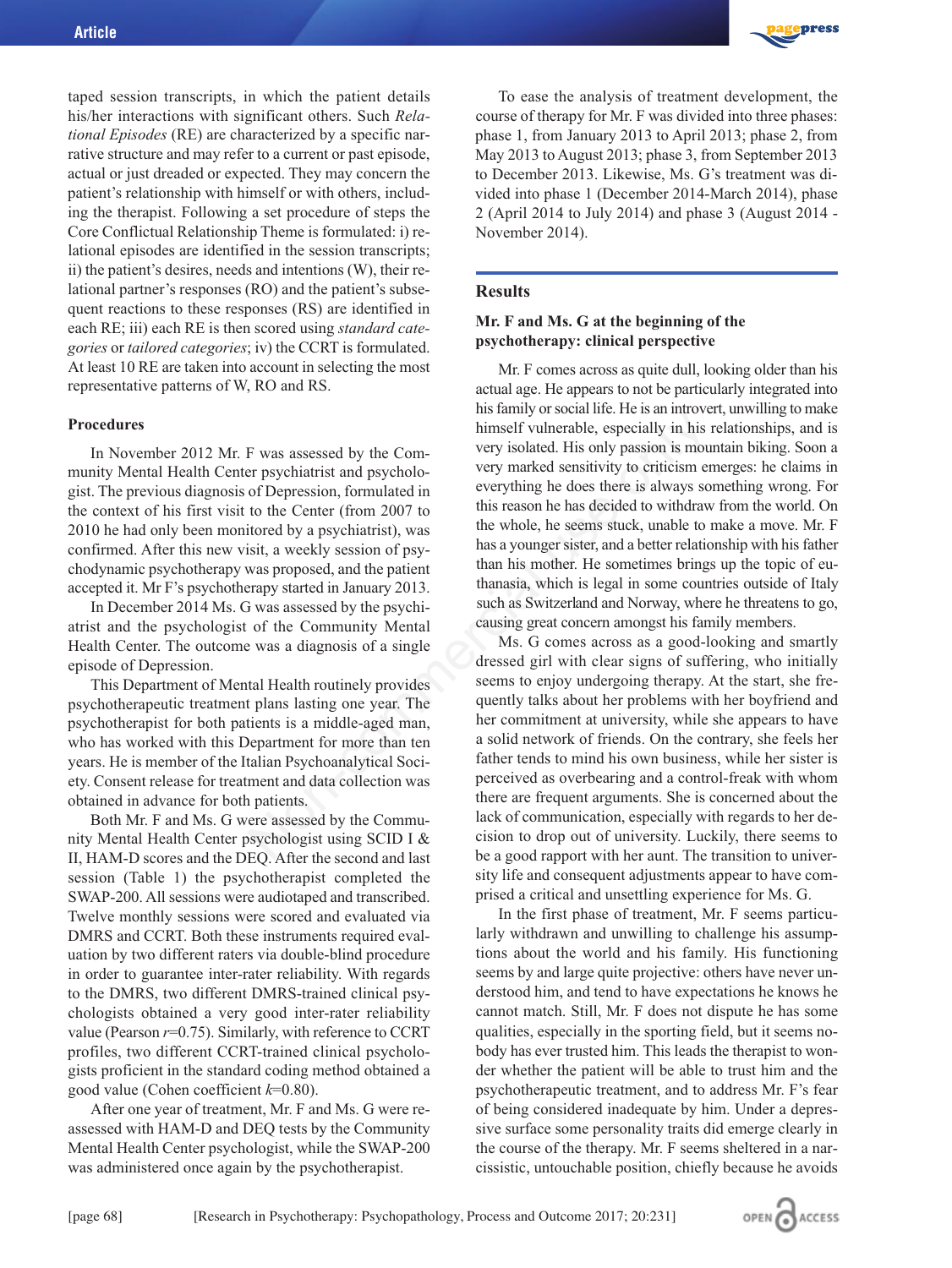

confronting himself with others. Emotional control is very strong and leads to a kind of *flattening* that renders him aboulic, but under which there is a latent aggressiveness, expressed as hostile passiveness.

In the first phase of treatment Ms. G is quiet and not forthcoming, which may represent a mental equivalent of her concurrent undereating. These signs lead the therapist to adopt a very supportive approach, with frequent intervention. While Mr. F has never had significant sentimental relationships, Ms. G starts her therapy in the midst of her breaking up with her boyfriend. On the other hand, Ms. G manifests a clearly dependent behavior, leaning on the therapist but also manifesting good self-consciousness. That said, memories of her past seem blocked or restricted, in particular with regards to her mother, which bring about strong emotional responses difficult to elaborate. The bonding function that the mother played in the family becomes clear. Access to drives is made possible mainly via the interpretation of a series of dreams recounted soon after the start of therapy.

# **Mr. F and Ms. G at the beginning of the psychotherapy: empirical perspective**

When it comes to formulating a descriptive diagnosis (American Psychiatric Association, 2000), on Axis I Mr. F displays the symptoms of a Major Depressive Disorder (F32.1) – primary diagnosis – with a likely mild onset in 2005, as well as a secondary diagnosis of Social Phobia (F40.1). With regard to this, please note that as it is widely recognised that SCID-I and SCID-II clinical interviews are very closely linked to the DSM-IV and DSM-IV TR, we chose to refer to the latter rather than to the more recent DSM 5. On Axis II Mr. F matches the criteria for Avoidant Personality Disorder (F60.6) and Passive-Aggressive Personality Disorder (in Appendix B of DSM-IV TR). In terms of psychodynamic diagnosis (PDM Task Force, 2006), Mr. F is well described by the Depressive Personality Disorder – introjective type (P107.1) – with moderate limitations and alterations of mental functioning (M205) and symptom patterns pertaining both to Depressive Disorders (S304.1) and Adaptation Disorders (S301). The patient scored 28 on the HAM-D test, which indicates a severe depression; the BDI-II shows a score of 25, which indicates a moderate depression. The PD scores of the SWAP-200 at the beginning (T1) of psychotherapy highlight a significant level of Schizoid Personality Disorder (T=62.03) and Avoidant Personality Disorder (T=60.81). Moreover, significant traits of Schizotypal (T=59.40), Borderline (T=54.28) and Dependent (T=53.08) Disorders are present. The Depressive High Functioning score is low, under 50. Q score profiles confirm a significant value for Schizoid Personality Disorder (T=60.44) as well as Avoidant Personality Disorder (T=62.46); lastly, Emotionally Dysregulated Disorder (T=64.55) is also clearly above Disorder threshold. With reference to dimension scores in the DEQ at the start of Mr. F's therapy, the results indicate Example 12<br>
Example 12<br>
Controlling to the BDI-II score (26<br>
Distortation of a series of dreams respective to the BDI-II score (26<br>
e start of therapy.<br>
Disrocter (T=64.05). Significan<br>
Depressive High Functioning<br>
Depres

a prevalence of Self Criticism (0.66) compared to Dependency (-0.59) and Self-Efficacy (-1.13). An introjective depression is outlined, with prevalence of Self-Criticism compared to Dependency. This negative value in the Self-Efficacy dimension is particularly remarkable and matches the general low functioning of the patient.

In terms of descriptive diagnosis (American Psychiatric Association, 2000), Ms. G also displays the symptoms of a Major Depressive Disorder (F32.0) as a primary diagnosis on Axis I, with a secondary diagnosis of Dependent Personality Disorder (F60.7) on Axis II. In terms of psychodynamic diagnosis (PDM Task Force, 2006), Ms. G matches criteria for Depressive Personality Disorder – anaclitic type (P107.2) – with small limitations and alterations of mental functioning (M205). Her symptom patterns satisfy the criteria for Depressive Disorders (S304.1). At the start of her therapy Ms. G's HAM-D scores (15) attest to light depression, while the BDI-II score (26) signals a moderate depression. Interestingly, SWAP-200 results evidence a Dependent Disorder (T=64.05). Significant traits that emerged include Depressive High Functioning (T=56.42) and Avoidant (T=56.18), while other traits remain below the 55 cut-off. What's more, Q-scores were highest for Dependent (T=60,62) traits, with Depressive High Functioning  $(T=59.99)$  and Avoidant  $(T=57.63)$  clearly present but less significant (scores below T=55). With regards to DEQ scores, there is a clear prevalence of Dependency at T1 (0.55), compared to Self-Criticism (-0.98) and Self-Efficacy (-2.09). As with Mr. F, Self-Efficacy values are particularly low, while manifesting in different ways.

# **Following Mr. F's and Ms. G's treatment: Defense Mechanism Rating Scale, Core Conflictual Relationship Theme method, and Shedler-Westen Assessment Procedure/Depressive Experience Questionnaire comparison**

In this section, the yearlong psychotherapy process and its overall trend is illustrated in terms of three diverse points of view: defensive functioning, typical interactions with significant others, and personality features linked to possible changes in depressive experience.

This three-fold partitioning allows a clear illustration of changes in defensive functioning as measured by DMRS scores for both patients in the three phases of therapy. A first remarkable result concerns the general trend of defence mechanisms (ODF index) in the one year of treatment. With regards to Mr. F, in the first phase of the psychotherapy an important fluctuation in the use of defence mechanisms is present (mean value=3.5). The patient's highest level in the use of defence mechanisms is in the central phase of psychotherapy (mean value=3.8), probably coinciding with the key transformative psychological work. In the last phase of the year, we witness a stabilization in the defensive functioning, which remains at a clinical level, albeit rather low (mean value=3.2). Ms. G shows a very different use of defences in the course of treatment.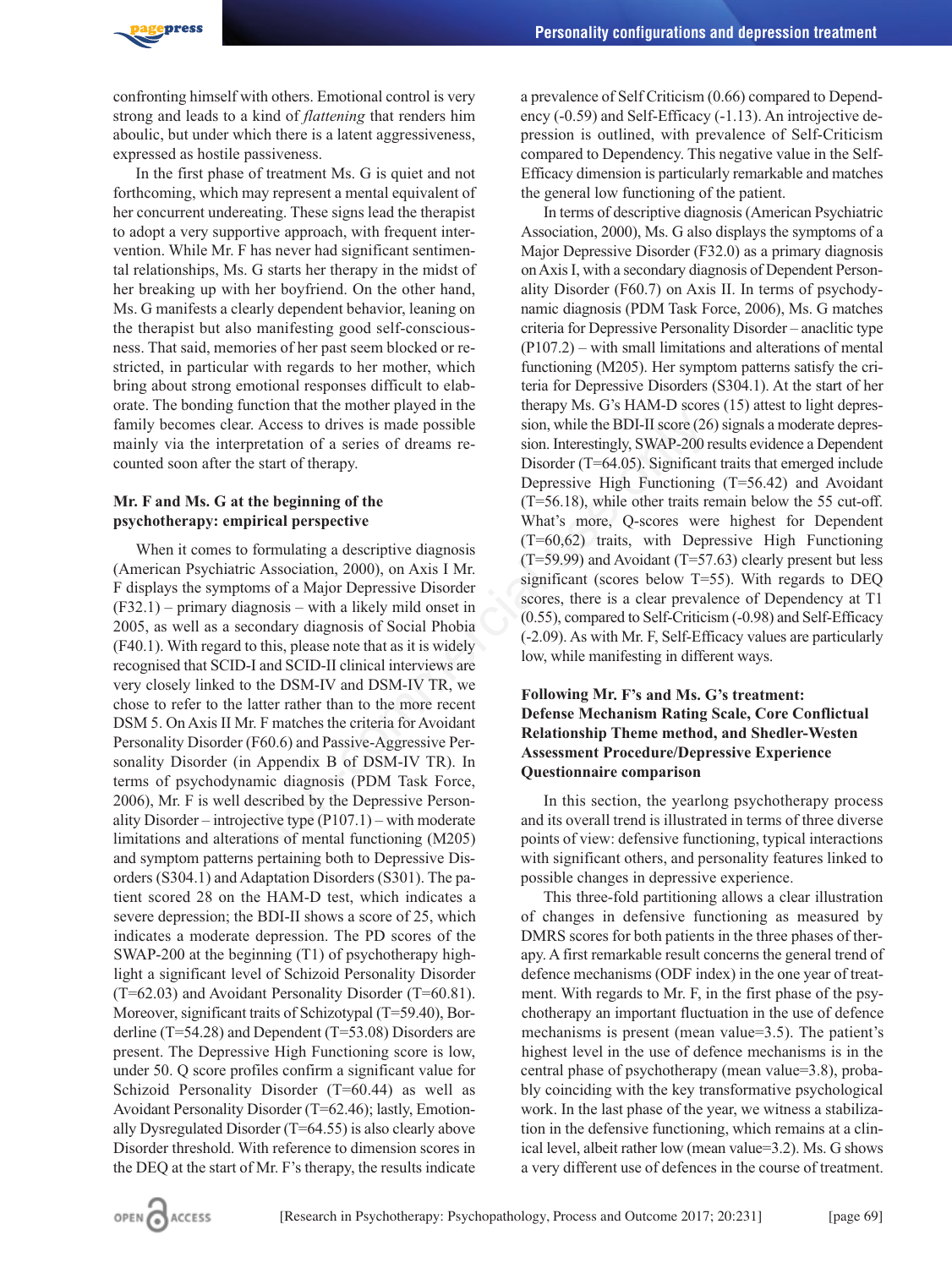

OPEN A ACCESS

Along the three phases rationalization defences remain fairly constant. However, it would not be fair to claim that no relevant shift in defence use occurred. Changes in defensive functioning as measured by DMRS scores illustrate how in the final phase Narcissistic (chiefly Devaluation) and Obsessive (Undoing) defences become prominent in dealing with internal and external conflict. Overall Defensive Functioning fluctuates as well. While initial ODF scores attest to relatively mature functioning (4.6), we witness a slight drop as the patient confronts some key issues in the central phase of therapy (4.2), only to return to a more consistently mature pattern in the final phase (4.6), possibly attesting to the resilience of this patient notwithstanding her conspicuous difficulties.

What is striking about Mr. F's trend is the particular prevalence of Disavowal defences as the patient's main way of dealing with inner and external conflicts, as well as correlated emotions. By the same token, in the course of the three phases Ms. G's Rationalization defences remain fairly constant, attesting to the key role of Disavowal patterns all through the treatment. In the final phase Narcissistic (chiefly Devaluation) and Obsessive (Undoing) defences become prominent.

Likewise, the partitioning of the yearlong treatment into three phases proved fruitful in terms of highlighting patients' typical interactions with significant others via CCRT. After each example, a brief psychodynamic comment follows (Tables 2-4). Interestingly, typical interpersonal interactions as

#### **Table 2. Mr. F's and Ms. G's Core Conflict Relationship Theme: phase 1.**

|           | FG                                                                                                                                                                                                                                                                                                                                                                                                                                                                                                                                                                                                                                                                                                                                                                                                                                                                                   | GB                                                                                                                                                                                                                                                                                                                                                                                                                                                                                                                                                                                                                                                                                                                                                                                                                                                                   |
|-----------|--------------------------------------------------------------------------------------------------------------------------------------------------------------------------------------------------------------------------------------------------------------------------------------------------------------------------------------------------------------------------------------------------------------------------------------------------------------------------------------------------------------------------------------------------------------------------------------------------------------------------------------------------------------------------------------------------------------------------------------------------------------------------------------------------------------------------------------------------------------------------------------|----------------------------------------------------------------------------------------------------------------------------------------------------------------------------------------------------------------------------------------------------------------------------------------------------------------------------------------------------------------------------------------------------------------------------------------------------------------------------------------------------------------------------------------------------------------------------------------------------------------------------------------------------------------------------------------------------------------------------------------------------------------------------------------------------------------------------------------------------------------------|
| Example 1 | $P:$ // W (6, 7) I always wondered what I'm living for, obviously<br>I carry on, staying alive right now is something I just do.// RO<br>(5, 4) Let's say that with my aunt and my mum things are just<br>like that, they have no confidence in me.// RO $(5, 4)$ And then<br>they tell me that they don't understand, they say I don't listen.<br>They told me -especially my mum told me- that it makes no<br>sense, that when I do things they never seem to make sense to<br>them.// RS $(7, 6)$ I don't know what tomorrow will bring, I guess<br>tomorrow morning I'll just wake up, and if I wake up I'll see<br>what I can do! Tomorrow we'll see: it's better to live now than<br>tomorrow, 'cause maybe by mistake you will have a family, you<br>will have a son or maybe you will have to look after a child, who<br>will say Why is dad is not around? For what reason? | P: I really have no idea how to tell him any more  How not to<br>disappoint him  (coughs) I mean, I don't know if he'll just<br>get angrier or I don't know<br>T: If he'll just get angrier?!<br>P: Well, yeah, I mean disappointed (W6)<br>T: Hmmm<br>P: But he also gets mad<br>T: So a mix of things, right?<br>P: Yeah, yeah, exactly<br>T: Do you suppose that in the past, for other reasons he may<br>have<br>P: The thing is that when he gets mad he then stops talking<br>(RO5), I mean he completely shuts off, and I definitely don't<br>go looking for dialogue (RS6). Yeah, for sure, it's already hap-<br>pened  that we might argue over something (coughs), I can't<br>remember what now, but the thing about him is that he really<br>shuts off, I mean you can tell something is up because we'll<br>just not talk to each other.                 |
| Example 2 | $P:$ // W (7, 8) I'm trying to make sense as to why I'm here, on<br>this Earth.//<br>T: $//$ RO $(6, 8)$ .Perhaps that's something you can't seem to<br>find in the relationship with your parents at this stage, right?//<br>P: $//$ RS $(6, 7)$ That's probably a question nobody can answer,<br>you just need to keep going while you're alive.//<br>T: $// RO (6, 8) Why? Do you feel so useless? //$<br>P: $\pi$ RS (7, 6) Well, if I have be the one who ruins people's<br>lives! I never asked to be born, I just was, then they even told<br>me it was my fault!//                                                                                                                                                                                                                                                                                                           | P: You mean Dad's? Well, no, the thing is we're basically the<br>same but I'm not his favourite, 'cause growing up, I mean<br>he gets along better with my sister, also because they have the<br>same job so they're always talking about work. So they also<br>have something in common to talk about, while the only thing<br>I used to have to talk about was university, and now not even<br>that. Really $(W6)$<br>T: So it's since you were about 11 or 12 that your Dad went to<br>live far away?<br>P: Yeah, but I didn't really notice, also 'cause Mum was there,<br>so I wouldn't notice, and then he got more and more distant<br>$(RO5)$ .<br>T: So do you feel all this happened because he had invested in<br>something else?<br>P: No, I don't know. It's like he sees me all grown up and says<br>to himself that I don't need him any more (RS 7). |
| Comments  | Generally speaking, the patient's desires, needs and intentions<br>are frustrated. Nobody, not even the psychotherapist, seems to<br>be able to be helpful for him. Since the maternal figure was<br>probably missing, functions linked to the empathic mirroring<br>of the other seem absent; likewise, there was a lack of mecha-<br>nisms of identification with the paternal figure. The patient's<br>key reactions include anger and hate, mainly focused on his<br>own self.                                                                                                                                                                                                                                                                                                                                                                                                   | While the patient displays a clear need to be loved and under-<br>stood, her appeal is overlooked and stumped by the object (her<br>father); this rejection subsequently brings out the patient's sense<br>of helplessness, disappointment and anger.                                                                                                                                                                                                                                                                                                                                                                                                                                                                                                                                                                                                                |

//, sentence unit actually examined in the Core Conflict Relationship Theme scoring procedure.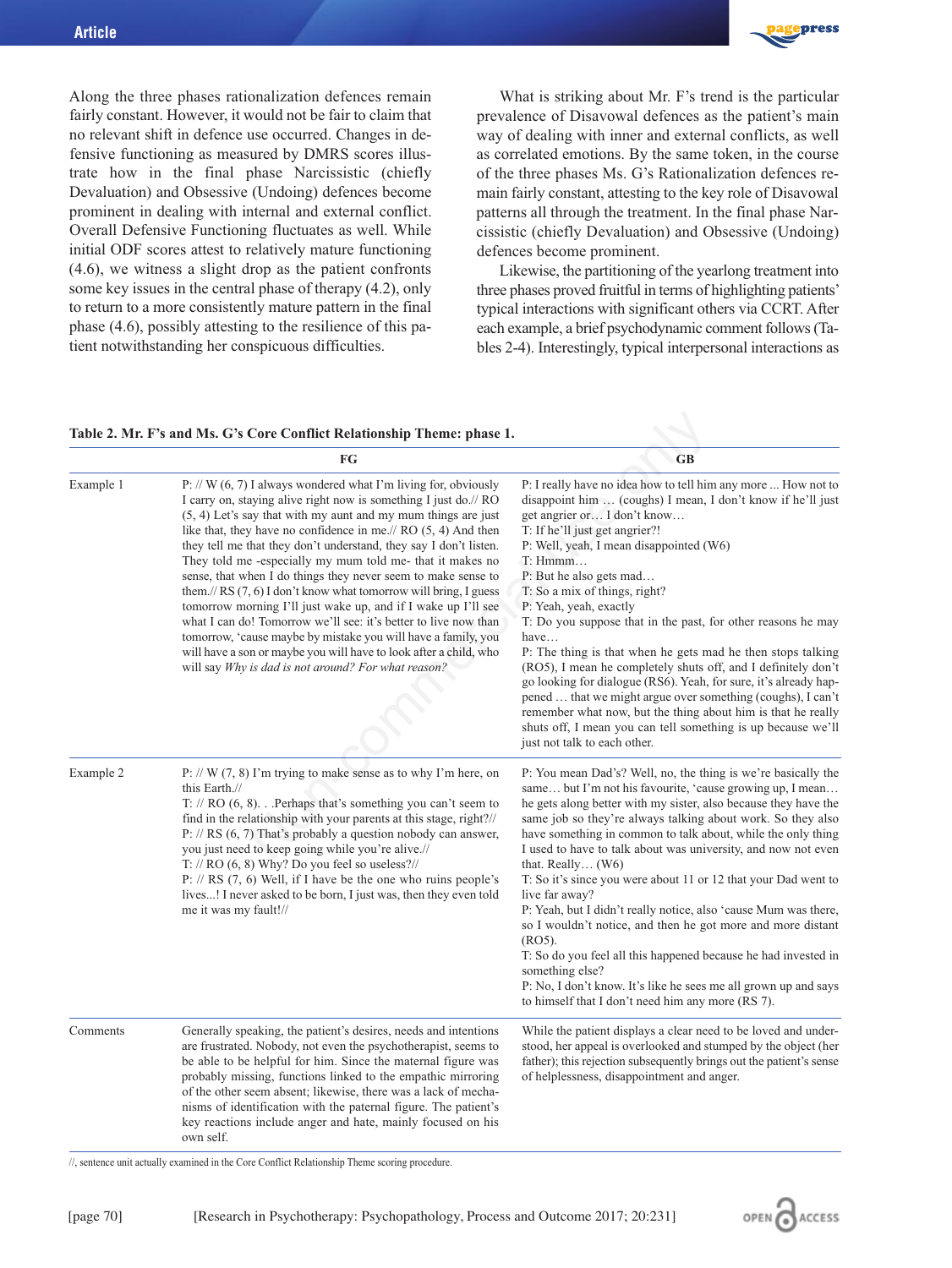

gauged by CCRT scoring follow a similar deflection. As the tables below detail, Relational Episodes at T1 and T3 showcase similar patterns of (W)-(RO)-(RS), with T2 providing potential signs of change in the form of a novel relational behavior, in particular in relation to the therapist (Table 2).

In order to evaluate the features of personality in connection with some possible modifications of the depressive experience, a detailed comparative analysis between the most significant DEQ and SWAP-200 items was carried out for Mr. F and Ms. G in T1 and T2 assessment profiles. A selection was made by choosing exclusively the DEQ items loading on one of the three factors (Efficacy, Self-Criticism, Dependency) (Blatt, Quinlan, Pilkonis, & Shea, 1995); regarding the SWAP-200, only the most descriptive items of the Q-factors/personality styles (Shedler, Westen, & Lingiardi, 2014**)** characterizing Mr. F's and Ms. G's assessment (Schizoid, Avoidant, Emotionally Dysregulated and Hostile-Externalizing) for Mr. F and Depressive High Functioning and Dependent for Ms. G were taken into consideration. In particular, the items of the DEQ and the SWAP-200 hav-

ing obtained the highest scores (from 5 to 7) or having shown a significant change (increase of more than 2 points) from T1 to T2 were taken into account. In this way, features of personality connected with some possible modifications of the depressive experience are given clear emphasis. Tables 5 and 6 detail the possible *matching* of some couples of significant items from the two instruments, observing a semantic overlap between respective statements. In addition, in some cases the scoring variations of the matched items are very similar along the course of therapy. It is remarkable that Self-Criticism emerges as the depressive dimension most present in connection with the two different Q Factors/Styles of Personality (Avoidant and Emotionally Dysregulated).

# **Mr. F and Ms. G at the end of the psychotherapy: clinical perspective**

**Table 3. Mr. F's and Ms. G's Core Conflict Relationship Theme: phase 2.**

|                                                                         | tile-Externalizing) for Mr. F and Depressive High Function-<br>ing and Dependent for Ms. G were taken into consideration.<br>In particular, the items of the DEQ and the SWAP-200 hav-                                                                                                                                                                                                                                                                                                                                                                                                                                                                                                                                                                                                                                                                                                                                                                                                                                                                                                                                     | Half way through the first year of his therapy Mr. F<br>began to show the first variations in mental functioning that<br>could be considered possible signs of change. In particular,                                                                                                                                                                                                                                                                                                                                                                                                                                                      |  |  |  |  |  |  |
|-------------------------------------------------------------------------|----------------------------------------------------------------------------------------------------------------------------------------------------------------------------------------------------------------------------------------------------------------------------------------------------------------------------------------------------------------------------------------------------------------------------------------------------------------------------------------------------------------------------------------------------------------------------------------------------------------------------------------------------------------------------------------------------------------------------------------------------------------------------------------------------------------------------------------------------------------------------------------------------------------------------------------------------------------------------------------------------------------------------------------------------------------------------------------------------------------------------|--------------------------------------------------------------------------------------------------------------------------------------------------------------------------------------------------------------------------------------------------------------------------------------------------------------------------------------------------------------------------------------------------------------------------------------------------------------------------------------------------------------------------------------------------------------------------------------------------------------------------------------------|--|--|--|--|--|--|
| Table 3. Mr. F's and Ms. G's Core Conflict Relationship Theme: phase 2. |                                                                                                                                                                                                                                                                                                                                                                                                                                                                                                                                                                                                                                                                                                                                                                                                                                                                                                                                                                                                                                                                                                                            |                                                                                                                                                                                                                                                                                                                                                                                                                                                                                                                                                                                                                                            |  |  |  |  |  |  |
|                                                                         | FG                                                                                                                                                                                                                                                                                                                                                                                                                                                                                                                                                                                                                                                                                                                                                                                                                                                                                                                                                                                                                                                                                                                         | <b>GB</b>                                                                                                                                                                                                                                                                                                                                                                                                                                                                                                                                                                                                                                  |  |  |  |  |  |  |
| Example 1                                                               | P: $//$ RO (4, 5) According to mum, I just run away from prob-<br>lems.// W $(2)$ But you need to see who is right, me or you, if I'm<br>right or wrong! // RS (7) Well, if she's right then I'll leave, but I<br>won't leave home, I will leave this life!//                                                                                                                                                                                                                                                                                                                                                                                                                                                                                                                                                                                                                                                                                                                                                                                                                                                              | P: Huh? I mean, generally I prefer being with other people,<br>rather than always being on my own  (W5)<br>$(\ldots)$<br>P: Right I mean, she gets angry when I touch her stuff, but<br>she used my car, she stole my make-up, she has taken loads of<br>my things which I only realised later, because even when<br>there's dirty laundry, I'm not an idiot, it wasn't me who put it<br>there, it's not like Dad did it (RO5)  and I'm not even allowed<br>to get angry (RS7)                                                                                                                                                             |  |  |  |  |  |  |
| Example 2                                                               | $P:$ //W(1, 3) You see, when I'm wrong it is always my fault, but<br>when you do the right thing then it's thanks to them! And now<br>we need to take some decisions, and I take them into considera-<br>tion: either they give me a hand or they face their responsibili-<br>ties.//<br>$T:$ $\pi$ RO (8) Well, what I'm trying to say is that you are still in a<br>phase where your parents have got it all wrong: they did not think<br>things through, they have not loved you, and they haven't in-<br>vested in you. [] If you keep wanting to be in this in this posi-<br>tion, you will need to create continuity, in the sense that you have<br>never really invested in yourself, and this affects you, right? I<br>mean, you don't seem very pleased.//<br>P: // RS (1) No, I'm not. //<br>T: $// RO(8) I wonder if we shouldn't consider that there are al-$<br>ternative ways of thinking. Many people decide to live a different<br>life, and what's more you still seem on-track on several fronts,<br>right?//<br>$P: // RS(1) You're right, I should remember that I can make dif-$<br>ferent choices.// | P: I didn't want to wait (W1), I mean, we were meant to meet<br>at 7:30, then she tells me that she isn't going to be there before<br>7:45, and then she's like: I'm still waiting for that other girl to<br>get here (RO5) and so at that point I said No, in that case I'm<br>going home (RS7).<br>P: Yesterday at lunch I was feeling okay, we were at my aunt's<br>chatting, about this and that, and I would say one thing (W1)<br>and my Dad and sister would say another (RO5), and so my<br>aunt turned around and said: Can't you ever let this poor girl<br>be right?  She stood up for me, my aunt is always like that<br>(RS7) |  |  |  |  |  |  |
| Comments                                                                | In this second phase of treatment the relationship with all signif-<br>icant others (and chiefly the mother) continues to be burdened<br>by intense conflict, with signs of regression in mental functioning<br>as the tendency to act out indicates. Conversely, in the clinical<br>setting the patient now shows more willingness to experience<br>emotional validation and meaningful openness with regards to<br>his future which feature in the psychotherapist's interventions.                                                                                                                                                                                                                                                                                                                                                                                                                                                                                                                                                                                                                                      | In this central phase of treatment the object (her friend) tends<br>to react to GB's sporadic assertiveness with scarce considera-<br>tion, thus leading to a reaction of the subject laden with hope-<br>lessness, defeat and anger.                                                                                                                                                                                                                                                                                                                                                                                                      |  |  |  |  |  |  |

//, sentence unit actually examined in the Core Conflict Relationship Theme scoring procedure.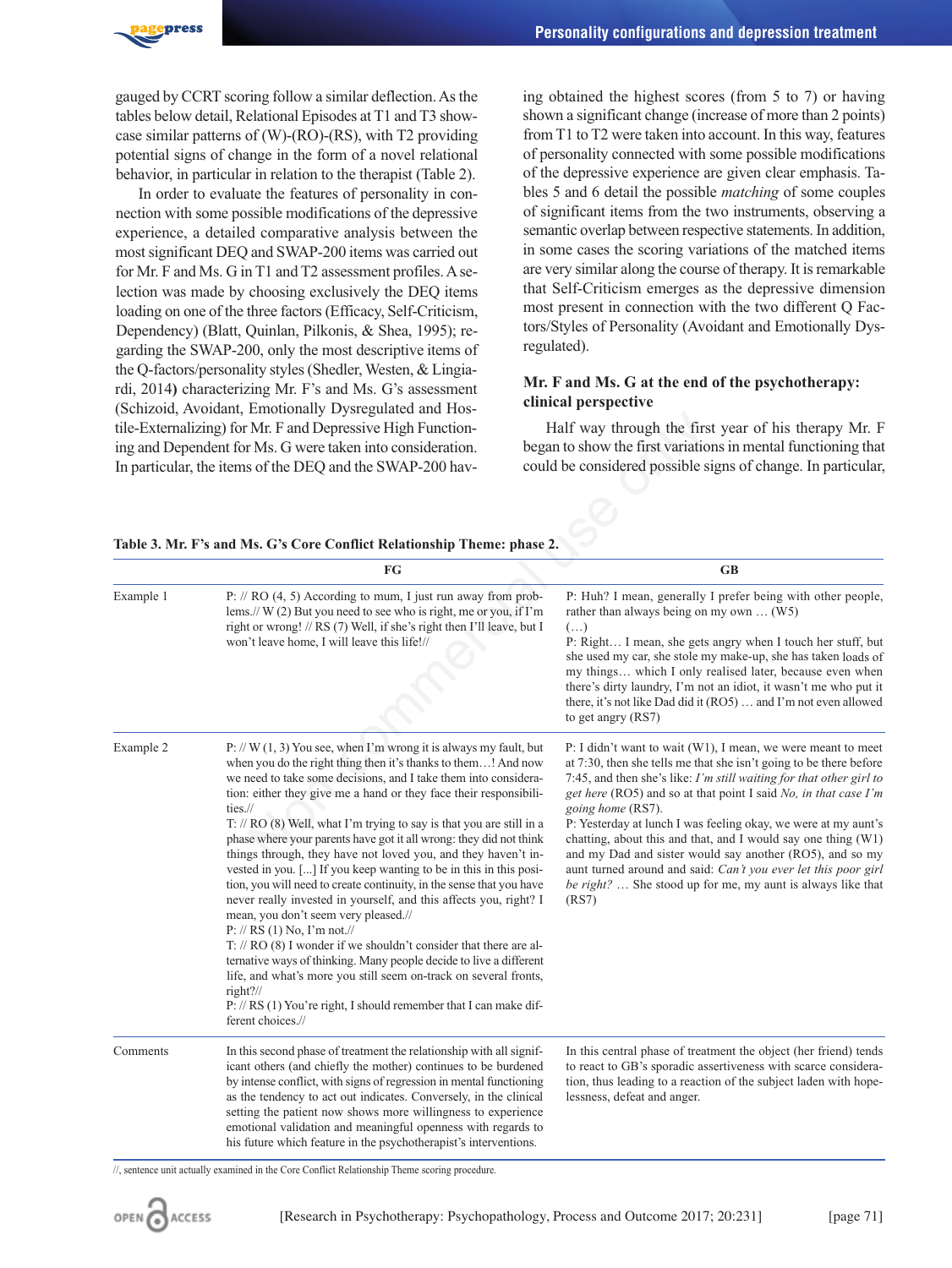

his aggressiveness is sometimes channelled in novel ways, taking more *mobile* forms: for example, the patient's political involvement, initially merely a generalized accusation against politicians considered unable to understand citizens' real needs, evolves into active participation in the Italian Five Stars Movement. The subject's engagement in sports increases (running and swimming races). He is an active member of his town's Youth Council, where he puts effort into the organization of social events (in particular the Beer Party) with little or no personal advantage. The patient feels too much anger towards his maternal figure, regarding her as a person unable to appreciate his qualities (and perhaps his grief as well), or as extremely anxious and oppressive at best. He believes the only way to maintain a relationship with her is via symmetrical attitudes: he behaves with her in the same way as she tends to do with him, ignoring her. Only during some of Mr. F's sessions does a more depressive (elaborative) organization emerge, but he struggles greatly to remain in this condition. In the course of the year, work with Mr. F is sometimes burdened by the lack of a real motivation for change. His ambivalence in the key affective family relationships (the mother above all) is clearly reflected in the therapeutic work.

Towards the end of the third phase of Ms. G's treatment several unambiguous signs of change are witnessed. The patient, who had started therapy in the midst of a messy break up, manages to brave the start of a sentimental relationship with a new boyfriend. At the same time, she engages in part-time work at fairs. Both can be considered as signs of a less troublesome personal autonomy in a young lady with anaclitic functioning and very marked dependent traits. As was hinted above, the second phase might be regarded as the footing of this behavior, as it is here that more than ever the therapist accompanies

|           | Table 4. Mr. F's and Ms. G's Core Conflict Relationship Theme: phase 3.                                                                                                                                                                                                                                                                                                                                                                                                                                                                                                                                                                                                                                                                                                                                                   |                                                                                                                                                                                                                                                                                                                                                                                                                                                                                                                                                                                                                                                                                                                                                                                                                                                                                                                                                                                         |
|-----------|---------------------------------------------------------------------------------------------------------------------------------------------------------------------------------------------------------------------------------------------------------------------------------------------------------------------------------------------------------------------------------------------------------------------------------------------------------------------------------------------------------------------------------------------------------------------------------------------------------------------------------------------------------------------------------------------------------------------------------------------------------------------------------------------------------------------------|-----------------------------------------------------------------------------------------------------------------------------------------------------------------------------------------------------------------------------------------------------------------------------------------------------------------------------------------------------------------------------------------------------------------------------------------------------------------------------------------------------------------------------------------------------------------------------------------------------------------------------------------------------------------------------------------------------------------------------------------------------------------------------------------------------------------------------------------------------------------------------------------------------------------------------------------------------------------------------------------|
|           | FG                                                                                                                                                                                                                                                                                                                                                                                                                                                                                                                                                                                                                                                                                                                                                                                                                        | <b>GB</b>                                                                                                                                                                                                                                                                                                                                                                                                                                                                                                                                                                                                                                                                                                                                                                                                                                                                                                                                                                               |
| Example 1 | $P:$ //W(1) I remember some time ago I had actually tried to make<br>plans, but now all I can think is that today I am here, who knows<br>about tomorrow? I mean, rather than start doing something that<br>tomorrow we will just give up, it makes more sense to just do<br>nothing.// RO (2) What is hard for me is the fact that others just<br>always seem to tell you what you have to do.// [] RS $(6, 7)$ I<br>have no choice, if you don't do what they say, they will just leave<br>you high and dry!/ RS (4, 7) I guess I will see how far they want<br>to take this: I will do my part, but they will have to contribute.//                                                                                                                                                                                    | P: Ah, and another thing about him, which is just unbelievable<br>(RS7), if he says something then it has to be like he says, there's<br>no way of changing his mind like last Thursday there was<br>this event called <i>tacco 14</i> I wanted to go to, well it's not like I<br>really wanted to go, I didn't really care, but I really didn't want<br>(W1) to go to Legnano, I mean we're always going to Legnano<br>and I just wasn't in the mood. And so then he decides (RO5)<br>that I actually want to go to this event I mean, he's the kind<br>of guy who - if for instance I say What should we do later? and<br>I joke about it, I dunno, because maybe I want to talk about<br>something more general linked to that - well, he'll just decide<br>something all by himself and he'll say things are that way even<br>if maybe it's not what I said or what I really wanted I mean,<br>there's no way of changing his mind, he thinks he's always<br>right, he's like that. |
| Example 2 | $P:$ // W (7) Doing the same thing over and over for several days<br>is boring, I mean besides staying outdoors. I reckon I could only<br>handle very practical work, nothing more than that. //<br>T: // RO (6) How would you characterise yourself, say if you had<br>to write a profile like the ones people use today in social net-<br>works?<br>P: // W (7) I would just leave a blank space.//<br>T:// RO (8) Has this blank space has always been blank, or have<br>you decided to make it empty?//<br>P:// RS (5) Probably I have made it empty lately<br>T:// RO (8) Maybe we could say that by leaving it blank then no-<br>body can come and tell you Why did you leave that thing there?!//<br>P:// RS (5) Bah, at best they will just bug you about why it is<br>blank They always have something to say!// | P: So, maybe everything started on Friday, when I got mad at<br>him, and I mean I'm the kind of person who takes a while to<br>cool off, and so Friday I told him you never give me the chance<br>to have my own reactions (RO5), and I mean, I'm also human-<br>I walk, breathe and have reactions (W6)- I'm also a person and<br>I'm not the kind of person who can just disappear, I mean I<br>need to shout, and instead it's like I'm bottling everything up<br>$(RS7)$ .                                                                                                                                                                                                                                                                                                                                                                                                                                                                                                          |
| Comments  | In this third phase of treatment we witness the emerging of a<br>novel reaction in relation to the psychotherapist's interventions:<br>the psychotherapeutic relationship built up in the clinical setting<br>affords the patient an opportunity to experiment very unfamiliar<br>feelings coming from the other and focused on the self. The pa-<br>tient's new deal might well take shape from the blank space he<br>himself mentions. Contrastingly, his inner perceptions regarding<br>the situation outside the clinical setting appear to be unchanged<br>after one year of psychotherapy.                                                                                                                                                                                                                          | In this third phase of treatment the patient continues to manifest<br>a certain need for assertiveness, which continues however to<br>be shunned and rejected. This has likely led the patient to revert<br>to what typified her desire at the onset of therapy (to be loved<br>and understood) in the last sessions analyzed. The reaction of<br>the subject remains unvaried in this third phase as well, revolv-<br>ing around feelings of anger and frustration.                                                                                                                                                                                                                                                                                                                                                                                                                                                                                                                    |

//, sentence unit actually examined in the Core Conflict Relationship Theme scoring procedure.

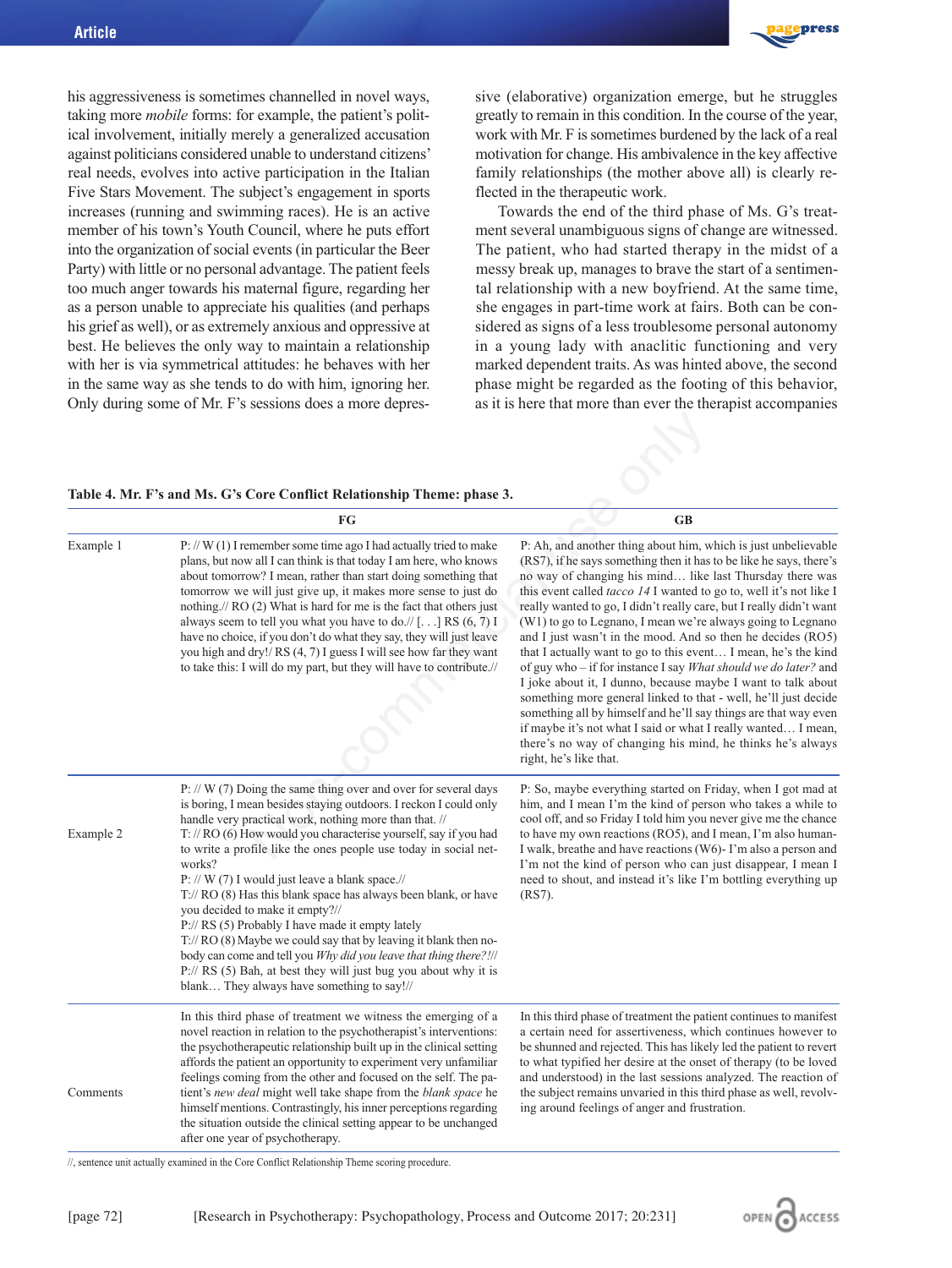

the patient in her attempt to change. Countertransference includes feeling like the caring father that Ms. G was never granted, as well as the psychotherapist's impression that he actively helped the patient to become less dependent.

# **Mr. F and Ms. G at the end of the psychotherapy: empirical perspective**

After 1 year of treatment, Mr. F scored 4 in the HAM-

D, indicating total remission from the Episode of Major Depressive Disorder (F32.1). Furthermore, BDI-II scores decrease to 10, in the minimal range area. All PD scores were under 60, but what proved remarkable was the tendency towards Schizoid Personality Disorder (T=59.32), which was still quite notable at the end of the first year of treatment, as well as towards Schizotypal Personality Disorder (T=56.44) and Avoidant Personality Disorder (T=55.57). However, none of these values reach the Dis-

**Table 5. Comparison of the most descriptive Depressive Experience Questionnaire and Shedler-Westen Assessment Procedure items during Mr. F's first year of therapy.**

| Item                                                                                                  | <b>DEQ</b><br>Factor |                                    |             | <b>Score</b> |                |                                                                                                                                           |   | <b>SWAP-200</b><br>Q factor                        |   |   | <b>Score</b>     |                |
|-------------------------------------------------------------------------------------------------------|----------------------|------------------------------------|-------------|--------------|----------------|-------------------------------------------------------------------------------------------------------------------------------------------|---|----------------------------------------------------|---|---|------------------|----------------|
|                                                                                                       |                      | Efficacy Self-criticism Dependency |             |              | T1 T2          | Item                                                                                                                                      |   | Av. Emotionally Dysregulated Host.-Ext. Sch. T1 T2 |   |   |                  |                |
| 14. I enjoy sharp<br>competition with<br>others                                                       | Χ                    |                                    |             | 5            | $\overline{4}$ | 8. Tends to<br>get into power<br>struggles                                                                                                |   |                                                    | X |   | $\boldsymbol{0}$ | 5              |
| 64. I tend to be<br>very critical of<br>myself                                                        |                      | $\mathbf X$                        |             | 5            | 5              | 91. Tends to be<br>self-critical; sets<br>unrealistically<br>high standards<br>for self and is<br>intolerant of own<br>human defects      | X |                                                    |   |   | 5                | $\overline{3}$ |
| 13. There is a<br>considerable<br>difference between<br>how I am now<br>and how I would<br>like to be |                      | $\mathbf X$                        |             | 3            | 5              | 54. Tends to feel X<br>s/he is inadequate,<br>inferior, or a<br>failure                                                                   |   | $\mathbf X$                                        |   |   |                  | 7 6            |
| 16. There are<br>times when I feel<br>empty inside                                                    |                      | X                                  |             | 5            | 5              | 90. Tends to feel<br>empty or bored                                                                                                       |   | X                                                  |   |   |                  | 7 <sub>5</sub> |
| 17. I tend not to be<br>satisfied with what<br>I have                                                 |                      | $\mathbf X$                        |             | 5            | $\overline{4}$ | 56. Appears to<br>find little or no<br>pleasure,<br>satisfaction, or<br>enjoyment in<br>life's activities                                 | X | $\mathbf X$                                        |   |   |                  | 7 <sub>5</sub> |
| 34. I find it very<br>hard to say no to<br>the requests<br>of friends                                 |                      |                                    | $\mathbf X$ | 5            | $\overline{4}$ | 199. Tends to be X<br>passive and<br>unassertive                                                                                          |   |                                                    |   | X |                  | $5 \quad 5$    |
| 65. Being alone<br>doesn't bother<br>me at all                                                        |                      |                                    | X           | 3            | 5              | 104. Appears to<br>have little need<br>for human<br>company or<br>contact; is<br>genuinely<br>indifferent to<br>the presence<br>of others |   |                                                    |   | X |                  | 4 7            |
| 11. Many times<br>I feel helpless                                                                     |                      |                                    | X           | 5            | 5              | 127. Tends to<br>feel<br>misunderstood,<br>mistreated, or<br>victimized                                                                   |   | X                                                  | X |   | 6                | 7              |

DEQ, Depressive Experience Questionnaire; SWAP-200, Shedler-Westen Assessment Procedure; T1, treatment 1; T2, treatment 2.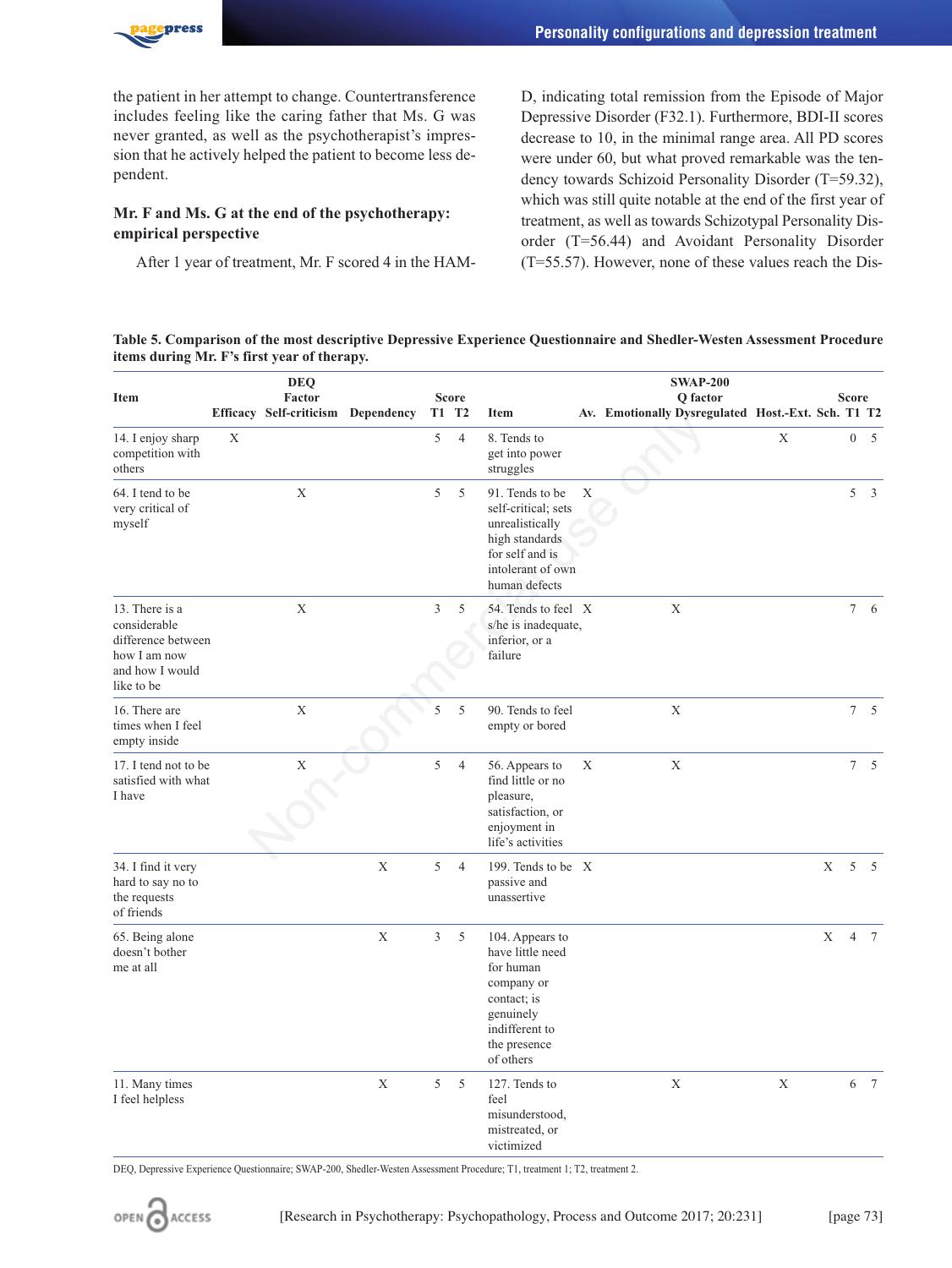orders threshold (≥60), with a decrease in T2 of Schizoid and Avoidant traits in particular. The Depressive High Functioning score is slightly higher, but remains under 50. Q score profiles showcase possibly the most important developments in the year of treatment, that is to say a significant decrease in Emotionally Dysregulated Personality Disorder (T=49.85) and in Avoidant Personality Disorder (T=57.25) values, and the significant increase of values for Hostility Personality Disorder (T=65.48). At the end, Schizoid Personality Disorder levels remained stable (T=60.22). Remarkable increases in main dimensions of the DEQ seem to match the trend that emerged in T1. In particular, Mr. F's depressive experience confirms an introjective profile (0,99), featuring the refusal of anaclitic relationships (-1.37) in a perception of low Self-Efficacy (-1.23).

At the end of the yearlong psychodynamic therapy that she underwent, Ms. G's HAM-D scores had dropped down to 6 (no depression). By the same token, BDI-II measures had decreased to 8, with the patient registering



OPEN A ACCESS

in the *minimal range*. What emerged from PD scores was the rise of Depressive High Functioning to T=60.07, while the Dependent trait remains ostensibly high at T=65.52, and the Avoidant grows slightly to T=57.76. All other traits measured by SWAP-200 procedure remain under the 50 cut off score. When it comes to Q factor scores, Depressive High Functioning comprises the most significant (T=63.62), Avoidant the second most prominent  $(T=59.03)$  and Dependent the third  $(T=57.89)$ . Analogously, DEQ results feature an expansion in the Dependency cluster, rising up to 0.64, while Self Criticism drops down to -0.63, and Efficacy falls further to -2.25.

# **Discussion**

It is fair to say that both for Mr. F and for Ms. G alike psychotherapy has attained good results chiefly in the reduction of depressive symptomatology, both from the patients' point of view (BDI-II: a drop from 25 to 10 for Mr.

**Table 6. Comparison of the most descriptive Depressive Experience Questionnaire and Shedler-Westen Assessment Procedure items during Ms. G's first year of therapy.**

|                                                                                                                                                                                                              | she underwent, Ms. G's HAM-D scores had dropped<br>down to 6 (no depression). By the same token, BDI-II<br>measures had decreased to 8, with the patient registering |   |              |                                                                                                                                                                | psychotherapy has attained good results chiefly in the re-<br>duction of depressive symptomatology, both from the pa-<br>tients' point of view (BDI-II: a drop from 25 to 10 for Mr. |                             |   |                |
|--------------------------------------------------------------------------------------------------------------------------------------------------------------------------------------------------------------|----------------------------------------------------------------------------------------------------------------------------------------------------------------------|---|--------------|----------------------------------------------------------------------------------------------------------------------------------------------------------------|--------------------------------------------------------------------------------------------------------------------------------------------------------------------------------------|-----------------------------|---|----------------|
| items during Ms. G's first year of therapy.<br><b>Item</b>                                                                                                                                                   | <b>DEO</b><br>Factor<br>Efficacy Self-criticism Dependency T1 T2 Item                                                                                                |   | <b>Score</b> | Table 6. Comparison of the most descriptive Depressive Experience Questionnaire and Shedler-Westen Assessment Procedure                                        | Depressive High Functioning Dependent T1 T2                                                                                                                                          | <b>SWAP-200</b><br>O factor |   | <b>Score</b>   |
| 7. I often find<br>that I don't live<br>up to my own<br>standards or ideals                                                                                                                                  | X                                                                                                                                                                    | 5 | 3            | 120. Has moral and ethical<br>standards and strives to live<br>up to them                                                                                      | X                                                                                                                                                                                    |                             |   | 2 <sub>5</sub> |
| 64. I tend to be<br>very critical of<br>myself                                                                                                                                                               | X                                                                                                                                                                    |   | 7/5          | 91. Tends to be self-critical; sets<br>unrealistically high standards for self<br>and is intolerant of own human defects                                       | X                                                                                                                                                                                    |                             |   | $4\quad 5$     |
| 43. I often feel guilty                                                                                                                                                                                      | Χ                                                                                                                                                                    | 5 | 5            | 57. Tends to feel guilty                                                                                                                                       | Χ                                                                                                                                                                                    |                             |   | 7 6            |
| 36. The way<br>I feel about myself<br>frequently varies:<br>there are times when<br>I feel extremely<br>good about myself<br>and others when<br>I see only the bad<br>in me and feel like<br>a total failure | X                                                                                                                                                                    |   | 6 6          | 15. Lacks a stable image of who s/he is<br>or would like to become (e.g., attitudes,<br>values, goals, or feelings about<br>self may be unstable and changing) |                                                                                                                                                                                      |                             | X | 7 6            |
| 35. I never really<br>feel secure in a<br>close relationship                                                                                                                                                 | X                                                                                                                                                                    |   |              | 7 5 77. Tends to be overly needy or<br>dependent; requires excessive<br>reassurance or approval                                                                |                                                                                                                                                                                      |                             | X | 4 7            |
| 19. I become<br>frightened when<br>I feel alone                                                                                                                                                              | X                                                                                                                                                                    |   |              | 7 6 171. Appears to fear being alone;<br>may go to great lengths to avoid<br>being alone                                                                       |                                                                                                                                                                                      |                             | X | 5 7            |
| 28. I am very<br>sensitive to others<br>for signs of rejection                                                                                                                                               | X                                                                                                                                                                    |   | 6 5          | 98. Tends to fear s/he will be rejected<br>or abandoned by those who are<br>emotionally significant                                                            |                                                                                                                                                                                      |                             | X | 6 7            |
| 62. I am very satisfied X<br>with myself and my<br>accomplishments                                                                                                                                           |                                                                                                                                                                      |   |              | 2 5 2. Is able to use his/her talents,<br>abilities, and energy effectively and<br>productively                                                                | X                                                                                                                                                                                    |                             |   | $5 \quad 3$    |

DEQ, Depressive Experience Questionnaire; SWAP-200, Shedler-Westen Assessment Procedure; T1, treatment 1; T2, treatment 2.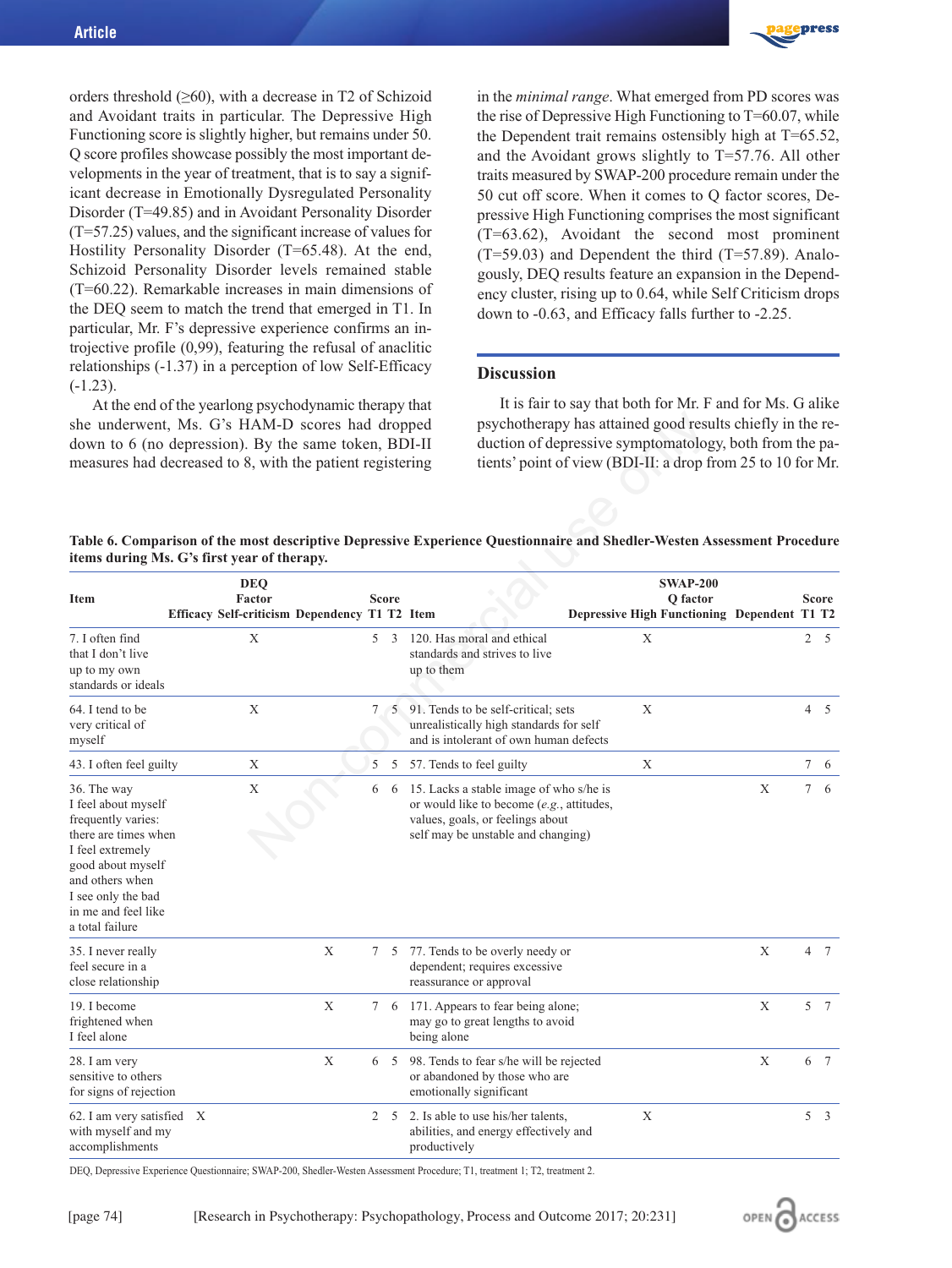

F, from 26 to 8 for Ms. G) and from the clinician's (HAM-D: a decrease from 28 to 4 for Mr. F, from 15 to 6 for Ms. G). Even though symptomatic remission is considered a fundamental result for a successful therapy, the problem is to evaluate possible change in specific features of personality and mental functioning. Symptoms reduction in itself does not say much about the nature of the therapeutic change (Horowitz, 1993; Blatt & Auerbach, 2003).

Based on the study of two clinical cases we have presented, it should be possible to draw attention to the important areas of stability and change occurring in personality configurations: this is particularly true of Mr. F, where we witnessed a noteworthy reduction of Emotionally Dysregulated Q Factor (see SWAP-200 results), which implies dimensions which are more closely linked to depressive experience and to emotional adjustment and regulation (Ehring, Tuschen-Caffier, Schnülle, Fischer, & Gross, 2010; Carl, Soskin, Kerns, & Barlow, 2013). On the other hand, Ms. G displays scores clearly above threshold for the Dependent factor, both in PD values and Q scores – although the latter does dip below threshold in T2 – along with scores for PD and Q in the Depressive High Functioning factor also above the cut-off. We should also not underestimate the prolongation of Dependent personality traits in this patient. It may be worthy of mention that 3 out of 5 sub-factors of the Dysphoria dimension measured by SWAP-200 resulted above threshold for both Mr. F and Ms. G, but with some remarkable differences. Dysphoria describes patients who are prone to feeling inadequate, inferior or a failure; unhappy, depressed or despondent; ashamed or embarrassed; fearful of being rejected or abandoned; powerless and lacking energy; needy or dependent; prone to being ingratiating and submissive, or passive and unassertive; prone to feeling responsible for bad things that happen and guilty. Mr. F's results feature the following 3 sub-factors: Avoidant, Emotionally Dysregulated (only in T1) and Hostile (only in T2). Conversely Ms. G displays: Avoidant – Depressive High Functioning (only in T2) – and Dependent (only in T1). What's more, only Mr. F manifests a significant and constant presence of Schizoid personality traits: in particular, whilst PD scores sink under threshold in T2, the Q scores remain elevated in T2 (60.44 in T1; 60.22 in T2). Part of existing literature attests to the possibility of relationships between Depressive Disorders and specific Personality Disorders – and more in detail, Schizoid or Cluster A Personality Disorders and Avoidant or Cluster C Personality Disorders (Sato et al., 1994; Johnson et al., 2005; Hirschfeld, 1999). Soskin, Kerns, & Barlow, 2013). On<br>
soskin, Kerns, & Barlow, 2013). On<br>
displays scores clearly above thresh<br>
alter does dip below threshold in T2<br>
latter does dip below threshold in T2<br>
latter does dip below threshold in

Blatt's description of the two different dimensions of depression (Blatt, 1974; Blatt & Homann, 1992; Blatt & Maroudas, 1992; Cicchetti & Aber, 1986; Zuroff & Fitzpatrick, 1995) can prove equally useful. More specifically, the stability of Blatt's configurations – introjective for Mr.  $F$  and anaclitic for Ms.  $G$  – over the course of the treatment (Mr. F's Self-Criticism varies between 0.66 and 0.99; Ms. G's Dependency from 0.55 to 0.64), is ground

enough for us to reiterate that these two different basic personality configurations are related to certain personality traits or disorders as well as to self-definitional (or introjective) developmental lines. With this we mean principally those pertaining to Schizoid and Schizotypal Personality Disorders, but also those linked to Dependent Personality Disorder (Blatt & Shichman, 1983; Ouimette & Klein, 1993; Ouimette, Klein, Anderson, Riso, & Lizardi, 1994; Blatt, 2004, 2008).

Having employed an instrument like DEQ also affords us an in-depth analysis of the depressive state: Mr. F appears to be characterized by depression of the introjective type, with predominant scores in self-critical aspects. This form is prevalent in MDD (Major Depressive Disorder) (Blatt, 2004, 2008; Blatt & Levy, 1998; Blatt & Zuroff, 1992; Luyten et al., 2007). From a PDM standpoint (PDM Task Force, 2006), our attention is drawn to the difference between patients with MDD and patients with depressive personality. Some features of this kind of personality appear stable over time in Mr. F: for example, major difficulties in relationships, with the inclination to perceive the self as inadequate or rejected by others, as well as typical defensive arrangements with alternating use of devaluation of the self or of others associated with introjective or projective mechanisms. On the other hand, Ms. G appears to be suffering from depression of the anaclitic type, with predominant scores in dependent aspects. This form of depression is commonly regarded as clinically less severe than the former, and from a PDM standpoint we can stress how in Ms. G features of this kind of personality appear stable over time. For example, the tendency to avoid conflict and the inability to manifest anger in fear of losing the support of the receiver, but also the need to feel loved and accepted to ward off intense feelings of abandonment and helplessness, chiefly via Neurotic defence mechanisms such as Suppression, Rationalization, Undoing and Devaluation (Blatt, 2004, 2008; Blatt & Levy, 1998).

By the same token, it is not far fetched to suppose that Mr. F's manifest Avoidant trait (disorder) might be linked to fearful avoidant attachment, as the relationship with the mother and the psychotherapist leads us to presume. On the other hand, the same Avoidant trait (disorder) that we witness in Mr. F might instead be linked in Ms. G to a form of anxious-ambivalent (worried) attachment (Levy, Blatt, & Shaver, 1998; Meyer, Pilkonis, Proietti, Heape, & Egan, 2001; Reis & Grenyer, 2002; Blatt, 2004, 2008).

Insight offered by CCRT scoring backs the diagnosis of Mr. F as clearly introjective. He feels unworthy of receiving care, and manifests anger towards his family, chiefly the mother. On the other hand, Ms. G's CCRT results, particularly in T1, showcase her perpetual need for the support of others, in keeping with her anaclitic style. What emerges with clarity is her need for a point of reference, which is frequently frustrated and brings about feelings of anger and disappointment. Mr. F and Ms. G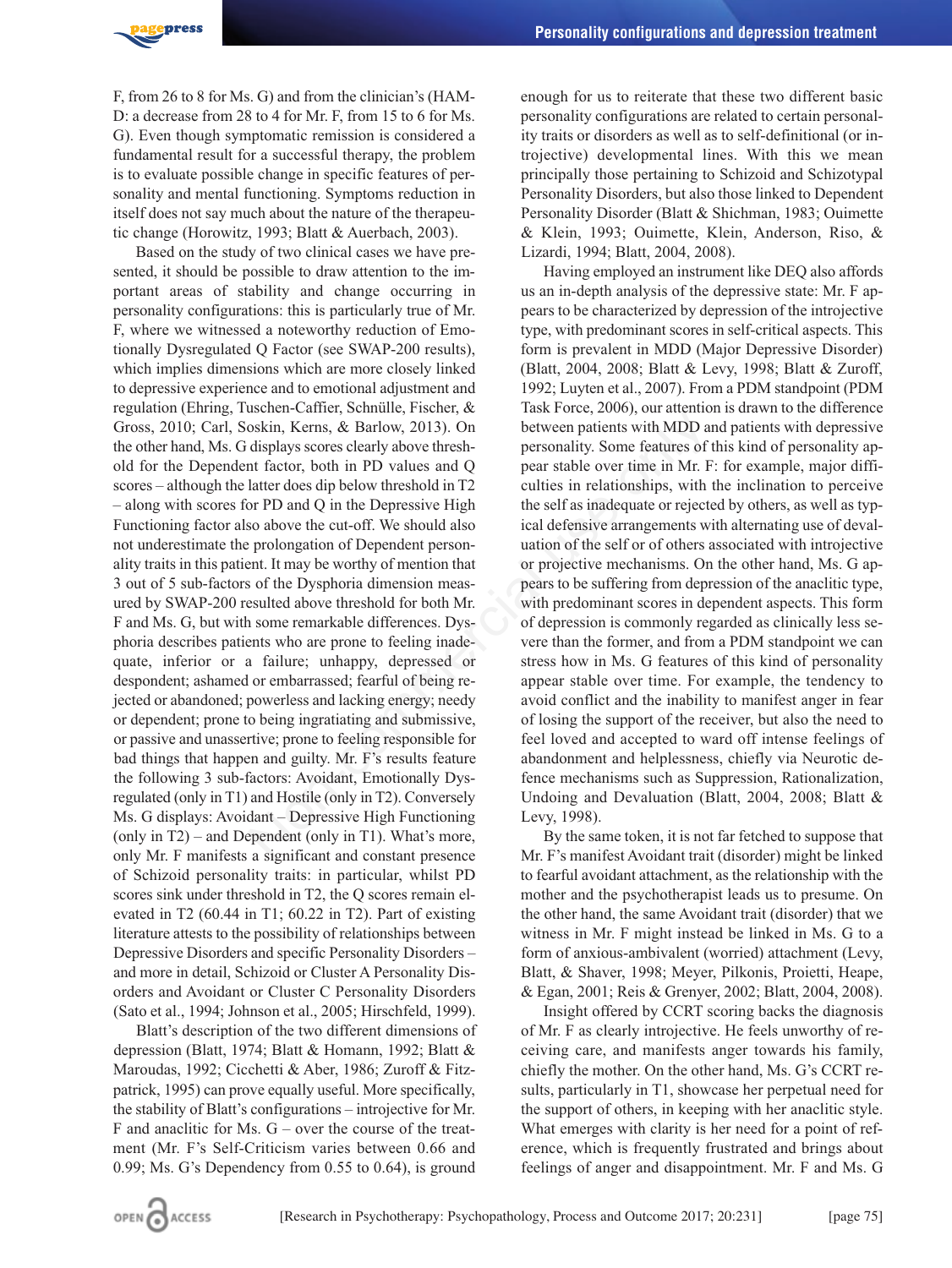display very heterogeneous ways of dealing with their anger: Mr. F gradually develops a Hostile trait, which is sometimes patent in the therapeutic relationship; conversely, Ms. G empowers her Depressive High Functioning aspect. This may reflect diverse ways of dealing with feelings of inadequacy and guilt. Since its inception – Freud (1915) and Abraham (1911) – psychoanalysis has described these feelings as typical of depression; likewise, Busch and colleagues have stressed (Busch et al., 2004) how dealing with anger and with narcissistic injury represents a crucial step in the psychodynamic psychotherapy of depression. This difference perhaps warrants the conclusion that Ms. G possesses a more adaptable and less complex personality structure than Mr. F, which is backed by the defence mechanisms analysis. Indeed, while both patients display clinically significant ODF levels, Mr. F tends to polarise on Disavowal and experiences an increase in Acting defence mechanisms, while Ms. G's Disavowal holds but also allows her to develop Narcissistic (Devaluation) and Neurotic (Suppression) patterns. Another interesting consequence of CCRT patterns is the diverse use of the therapeutic relationship. To the point, Mr. F employs the setting as the pivotal context in coming to terms with and working through his anger. This confirms Blatt's insight that introjectively depressed patients stand to benefit particularly from psychodynamic approaches. In contrast, Ms. G tends to regard the therapist as merely one of many potentially supportive people, the kind she wishes her father and sister were. Thus the therapy setting is employed chiefly as a form of concrete emotional sustenance, in keeping with Blatt's idea that this kind of patient typically makes use of therapy as a supportive tool.

The comparison of DEQ and SWAP data also yields some interesting findings. The DEQ Self-Criticism factor manifests in very diverse personality configurations as measured by SWAP in the two patients. More in detail, Mr. F's Self-Criticism is most frequently associated with Avoidant and Emotionally Dysregulated behavior, while the same factor in Ms. G is associated almost uniquely with Depressive High Functioning SWAP aspects. Dependency in Ms. G associates very closely to SWAP-200 Dependent Q factors. This DEQ-SWAP comparison may indeed warrant the conclusion that Self-Criticism comprises a more complex polarity than Dependency.

Mr. F and Ms. G's case studies outline how a good psychotherapeutic treatment of Depressive Disorders can develop. Even if admittedly the presence of Personality Disorders might ultimately have a negative impact on the outcome of the treatment of depression (Newton-Howes et al., 2006, 2014), in these case studies the presence and variations of specific traits and personality features were interpreted as a general adjustment of Mr. F and Ms. G's *internal world*, and of their relations with others in an interpersonal perspective (Sullivan, 1953).

As Luyten and Blatt remarked (Blatt & Luyten, 2009; Luyten and Blatt, 2013), self-definition and interpersonal



relatedness in developmental stages lay the foundations for two key personality dimensions which may prove useful in understanding pathological as well as normal conditions, along with evaluating psychotherapy outcomes (Blatt & Shahar, 2004; Blatt, Besser, & Ford, 2007). This consideration may explain the stability of Mr. F's and Ms. G's introjective and anaclitic dimensions over time. In particular, the former's introjective personality seems to present greater complexity in reaching a mature integration in latent mental structures (Werbart & Forsström, 2014) – and more so due to Schizoid traits. Consequently, Ms. G displays by and large a more promising prognosis, thanks to the Depressive High Functioning dimensions. On the other hand, for both patients modifications in the psychotherapeutic relationship -as substantiated by CCRT results- may turn out to be a good predictor for the enhancement of adaptive skills (Blatt, Zuroff, Hawley, & Auerbach, 2010).

# **Conclusions**

To sum up, after this period of treatment we may affirm to have witnessed good outcomes in terms of *effectiveness* (Kendall, Holmbeck, & Verduin, 2004; Lambert & Ogles, 2004): compared with the beginning of the psychotherapy, after one year Mr. F displays a more keen awareness of his relationship style and inner conflicts, and has integrated new adaptive strategies into his life. Similarly, Ms. G's behavioral cues attest to less conflict-ridden autonomy, and growing insight into the history and dynamics of her dependent relatedness. She attempts ex-post to correct her defensive reality distortions with repeated use of obsessive symbolic mending, highlighting an increase in self-consciousness garnered in therapy. While both patients yielded encouraging outcomes, generalizations are obviously not warranted and further clinical studies are welcome. None and experiences and the discussion of the seatest and experiences of CCRT patterns is the discussion of the discussion patterns is the discussion of the discussion patterns is the discussion of the discussion of the d

#### **References**

- Ablon, J.S., & Jones, E.E. (1999). Psychotherapy process in the National Institute of Mental Health Treatment of Depression Collaborative Research Program. *Journal of Consulting and Clinical Psychology, 67*, 64-75. doi: 10.1037/0022- 006X.67.1.64
- Abraham, K. (1911). Notes on the psycho-analytical investigation & treatment of manic-depressive insanity & allied conditions. In *Selected Papers on Psychoanalysis* (pp. 137-156). London: Hogarth Press.
- Akkerman, K., Lewin, T.J., & Carr, V.J. (1999). Long-term changes in defence style among patients recovering from major depression. *The Journal of Nervous and Mental Disease, 187*, 80-87. doi: 10.1097/00005053-199902000-00003
- American Psychiatric Association (2000). *Diagnostic and Statistical Manual of Mental Disorders DSM-IV-TR 4th Fourth Edition, text revision.* Washington, DC: American Psychiatric Association.
- Arieti, S., & Bemporad, J. (1978). *Severe and mild depression:*

OPEN CACCESS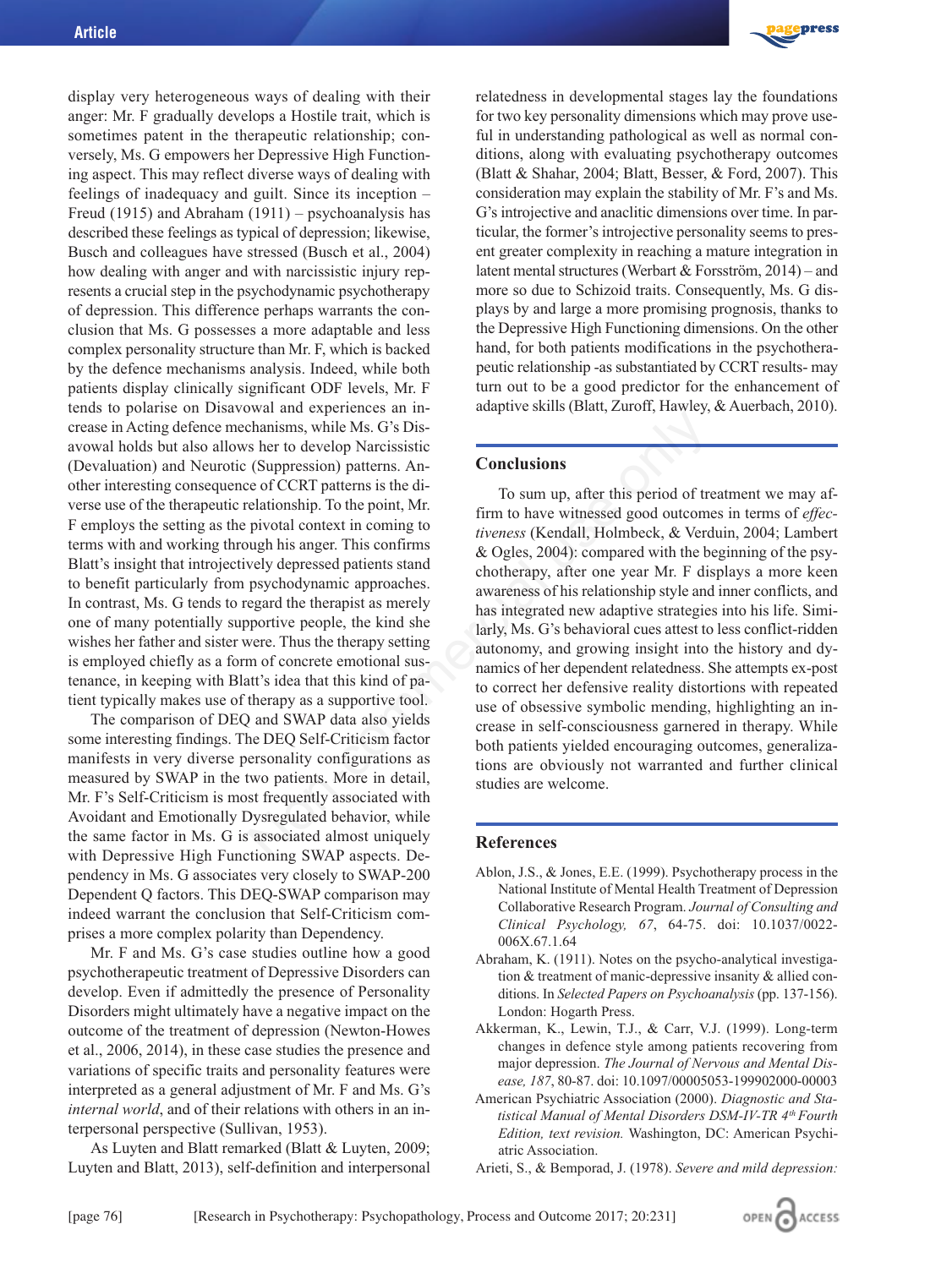

*the psychotherapeutic approach.* New York: Basic Books. Asch, S.S. (1966). Depression: three clinical variations. *Psychoanalitic Study Child 21*, 150-171.

- Barber, J.P., Barrett, M.S., Gallop, R., Rynn, M.A., & Rickels, K. (2012). Short-term dynamic psychotherapy versus pharmacotherapy for major depressive disorder: a randomized, placebo-controlled trial. *Journal of Clinical Psychiatry, 73*, 66-73. doi: 10.4088/JCP.11m06831
- Bastos, A.G., Guimaraes, L.S., & Trentini, C.M. (2013). Neurocognitive changes in depressed patients in psychodynamic psychotherapy, therapy with fluoxetine and combination therapy. *Journal of Affective Disorders 151*, 1066-1075. doi: 10.1016/j.jad.2013.08.036
- Bastos, A.G., Guimaraes, L.S., & Trentini, C.M. (2015). The efficacy of long-term psychodynamic psychotherapy, fluoxetine and their combination in the outpatient treatment of depression. *Psychotherapy Research, 25*, 612-624. doi: 10.1080/10503307.2014.935519
- Beck, A.T., Steer, R.A., & Brown, G.K. (1996). *Beck Depression Inventory: second edition manual.* San Antonio, TX: The Psychological Corporation.
- Black, D., Bell, S., Hulbert, J., & Nasrallah, A. (1988). The importance of axis II in patients with major depression: a controlled study. *Journal of Affective Disorders, 14*, 115-122. doi: 10.1016/0165-0327(88)90053-5
- Blatt, S.J. (1974). Levels of object representation in anaclitic & introjective depression. *The Psychoanalitic Study Child, 29*, 107-157.
- Blatt, S.J. (2004). *Experiences of depression. Theoretical, clinical, & research perspectives*. Washington DC: American Psychological Association.
- Blatt, S.J. (2008). *Polarities of Experiences. Relatedness & Selfdefinition in Personality Development, Psychopathology, & the Therapeutic Process*. Washington DC: American Psychological Association.
- Blatt, S.J. (2015). Depression (pp. 131-151). In P. Luyten, L.C. Mayes, P. Fonagy, M. Target, & S.J. Blatt (Eds.) *Handbook of psychodynamic approaches to psychopathology*. New York, NY: Guilford Press.
- Blatt, S.J., & Auerbach, J.S. (2003). Psychodynamic measures of therapeutic change. *Psychoanalytic Inquiry, 23*, 268-307. doi:10.1080/07351692309349034
- Blatt, S.J., Besser, A., & Ford, R.Q. (2007). Two primary configurations of psychopathology & change in thought disorder in long-term intensive inpatient treatment of seriously disturbed young adults. *American Journal of Psychiatry, 164*, 1561-1567. doi: 10.1176/appi.ajp.2007.05111853
- Blatt, S.J., D'Afflitti, J.P., & Quinlan, D.M. (1976). Experiences of depression in normal young adults. *Journal of Abnormal Psychology*, *85*, 383-389. doi: 10.1037/0021-843X.85.4.383
- Blatt, S.J., & Homann, E. (1992). Parent-child interaction in the etiology of dependent & self-critical depression. *Clinical Psychology Review, 12*, 47-91. doi:10.1016/0272- 7358(92)90091-L
- Blatt, S.J., & Levy, K.N. (1998). A psychodynamic approach to the diagnosis of psychopathology (pp. 73-109). In J.W. Barron (Eds.) *Making diagnosis meaningful: enhancing evaluation & treatment of psychological disorders*. Washington, DC: American Psychological Association.
- Blatt, S.J., & Luyten, P. (2009). A structural-developmental psychodynamic approach to psychopathology: two polarities of experience across the life span. *Development and Psychopathology, 21*, 793-814. doi: 10.1017/S0954579409000431
- Blatt, S.J., & Maroudas, C. (1992). Convergence of psychoanalytic & cognitive behavioral theories of depression. *Psychoanalitic Psychology, 9*, 157-190. doi:10.1037/h0079351
- Blatt, S.J., Quinlan, D.M., Pilkonis, P.A., & Shea, M.T. (1995). Impact of perfectionism & need for approval on the brief treatment of depression: the National Institute of Mental Health Treatment of Depression Collaborative Research Program revisited. *Journal of Consulting and Clinical Psychology, 63*, 125-132. doi: 10.1037/0022-006X.63.1.125
- Blatt, S.J., Sanislow, C.A. 3rd, Zuroff, D.C., & Pilkonis, P.A. (1996). Characteristics of effective therapists: further analyses of data from the National Institute of Mental Health Treatment of Depression Collaborative Research Program. *Journal of Consulting and Clinical Psychology, 64*, 1276- 1284. doi: 10.1037//0022-006x.64.6.1276
- Blatt, S.J., & Shahar, G. (2004). Stability of the patient-by-treatment interaction in the Menninger Psychotherapy Research Project. *Bullettin of Menninger Clinic, 68*, 23-38. doi: 10.1521/bumc.68.1.23.27733
- Blatt, S.J., & Shichman, S. (1983). Two primary configurations of psychopathology. *Psychoanalitic Contempemporary Thought, 6*, 187-254. doi:10.1037/11749-006
- Blatt. S.J., & Zuroff, D.C. (1992). Interpersonal relatedness & selfdefinition: two prototypes for depression. *Clinical Psychology Review 12*, 527-562. doi: 10.1016/0272-7358(92)90070-O
- Blatt, S.J., & Zuroff, D.C. (2005). Empirical evaluation of the assumptions in identifying evidence based treatments in mental health. *Clinical Psychology Review, 25*, 459-486. doi: 10.1016/j.cpr.2005.03.001
- Blatt, S.J., Zuroff, D.C., Hawley, L.L., & Auerbach, J.S. (2010). Predictors of sustained therapeutic change. *Psychotherapy Research, 20*, 37-54. doi: 10.1080/10503300903121080
- Blom, M.B.J., Spinhoven, P., Hoffman, T., Jonker, K., Hoencamp, E., Haffmans, P.M.J., & van Dyck, R. (2007). Severity & duration of depression, not personality factors, predict short term out come in the treatment of major depression. *Journal of Affective Disorders, 104*, 119-126. doi:10.1016/j.jad.2007.03.010 ention manual. San Antonio, TX: The Blatt, S.J., & Shichman, S. (1983<br>
ortation manual. San Antonio, TX: The Blatt, S.J., & Shichman, S. (1983<br>
ortation manual. San Antonio, TX: The fought, 6, 187-254. doi:10.<br>
and of Affe
	- Bond, M. (2004). Empirical studies of defence style: relationships with psychopathology and change. *Harvard Review of Psychiatry, 12*, 263-278. doi:10.1080/10673220490886167
	- Bond, M., & Perry, J.C. (2004). Long-term changes in defence styles with psychodynamic psychotherapy for depressive, anxiety, & personality disorders. *American Journal of Psychiatry*, *161*, 1665-1671. doi:10.1176/appi.ajp.161.9.1665
	- Bond, M., & Vaillant, J.S. (1986). An empirical study of the relationship between diagnosis and defence style. *Archives of General Psychiatry*, *43*, 285-288. doi:10.1001/archpsyc. 1986.01800030103012
	- Busch, F.N., Rudden, M., & Shapiro, T. (2004). *Psychodynamic treatment of depression*. Washington, DC: American Psychiatric Publishing.
	- Calati, R., Oasi, O., De Ronchi, D., & Serretti, A. (2010), The use of the defence style questionnaire in major depressive and panic disorders: a comprehensive meta-analysis. *Psychology and Psychotherapy*, *83*, 1-13. doi:10.1348/ 147608309X464206
	- Carl, J.R., Soskin, D.P., Kerns, C., & Barlow, D.H. (2013). Positive emotion regulation in emotional disorders: a theoretical review. *Clinical Psychology Review*, *33*, 343-360. doi: 10.1016/j.cpr.2013.01.003
	- Carter, J.D., Luty, S.E., McKenzie, J.M., Mulder, R.T., Frampton, C.M., & Joyce, P.R. (2011) Patient predictors of response to cognitive behaviour therapy & interpersonal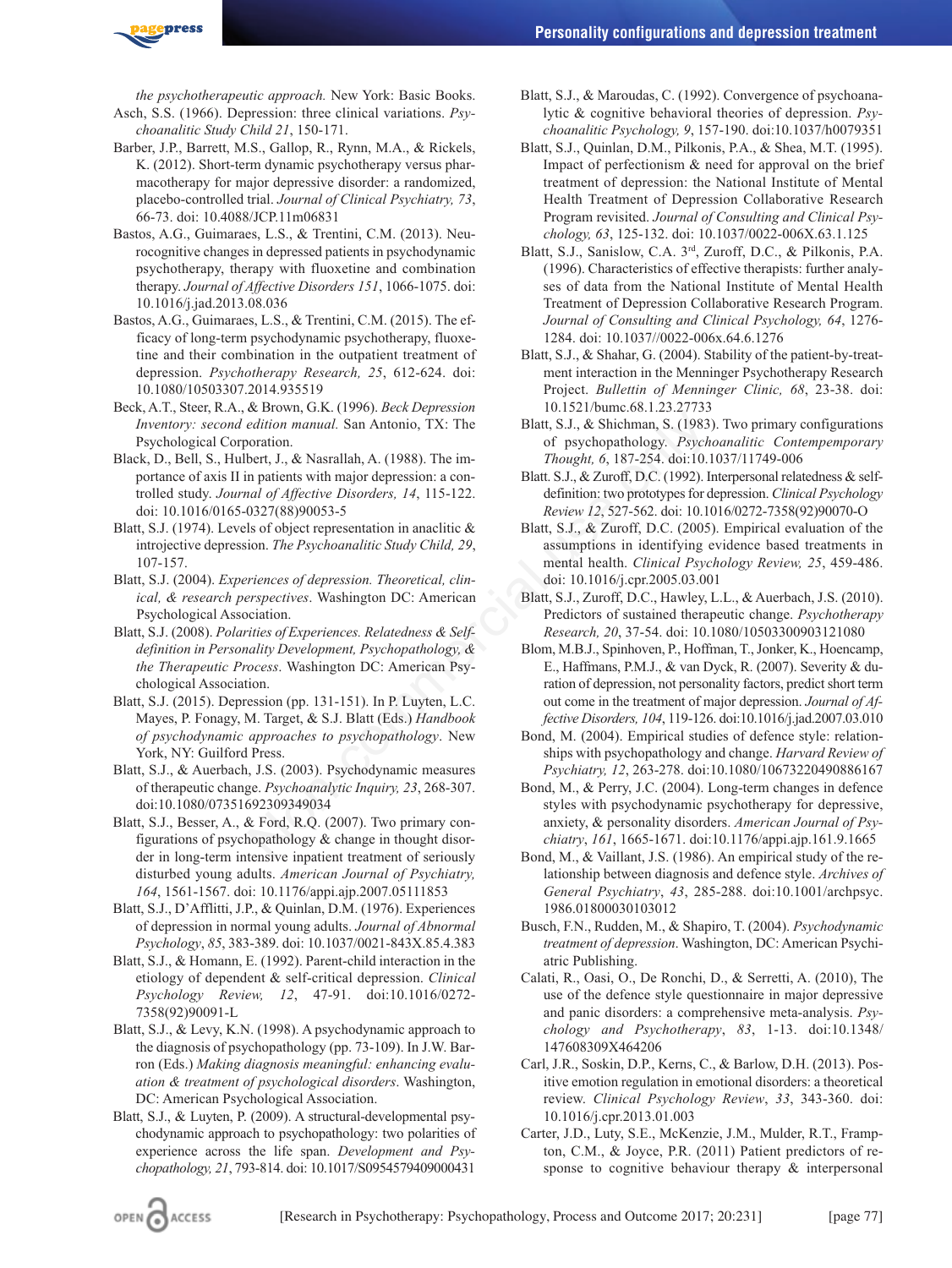

psychotherapy in a r&omised clinical trial for depression. *Journal of Affective Disorders*, *128*, 252-261. doi: 10.1016/j.jad.2010.07.002

- Charney, D.S., Nelson, J.C., & Mac Quinlan, D.M. (1981). Personality traits and disorder in depression. *American Journal of Psychiatry*, *138*, 1601-1604. doi: 10.1176/ajp.138.12.1601
- Cicchetti, D., & Aber, L.J. (1986). Early precursors to later depression: An organizational perspective (pp. 87-137). In L. Lipsitt & C. Rovee-Collier (Eds.) *Advances in infancy, Vol. 4*. Norwood, NJ: Ablex.
- Connolly, G.M.B., Gallop, R., Thompson, D., Luther, D., Crits-Christoph, K., Jacobs, J., Yin, S., & Crits-Christoph, P. (2016). Comparative effectiveness of cognitive therapy and dynamic psychotherapy for Major Depressive Disorder in a Community Mental Health setting: a randomized clinical noninferiority trial. *Journal of the American Medical Association Psychiatry*, *73*, 904-911. doi: 10.1001/jamapsychiatry.2016.1720
- Ehring, T., Tuschen-Caffier, B., Schnülle, J., Fischer, S., & Gross, J.J. (2010). Emotion regulation and vulnerability to depression: spontaneous versus instructed use of emotion suppression and reappraisal. *Emotion*, *10*, 563-572. doi: 10.1037/a0019010
- Elkin, I., Gibbons, R.D., Shea, M.T., & Shaw, B.F. (1996). Science is not a trial (but it can sometimes be a tribulation). *Journal of Consulting and Clinical Psychology*, *64*, 92-103. doi.org/10.1037/0022-006X.64.1.92
- Elkin, I., Parloff, M.B., Hadley, S.W., & Autry, J.H. (1985). NIMH treatment of depression collaborative research program. Background and research plan. *Archives of General Psychiatry*, *42*, 305-316. doi: 10.1001/archpsyc.1985.01790260103013
- Elkin, I., Shea, M.T., Watkins, J.T., Imber, S.D., Sotsky, S.M., Collins, J.F., Glass, D.R., …, & Parloff, M.B. (1989). National Institute of Mental Health Treatment of Depression Collaborative Research Program: general effectiveness of treatments. *Archives of General Psychiatry*, *46*, 971-982. doi: 10.1001/archpsyc.1989.01810110013002
- First, M.B., Gibbon, M., Spitzer, R.L., Williams, J.B.W., & Benjamin, L.S. (1997). *SCID-II Structured Clinical Interview for DSM-IV Axis II disorders.* Washington, DC: American Psychiatric Press.
- First, M.B., Spitzer, R.L., Gibbon, M., & Williams, J.B.W. (1997). *SCID-I Structured Clinical Interview for DSM-IV Axis I disorders*. Washington, DC: American Psychiatric Press.
- Fonagy, P. (1993). Psychoanalytic and empirical approaches to developmental psychopathology: can they be usefully integrated? *Journal of the Royal Society of Medicine*, *86*, 577-581.
- Fonagy, P. (2015). The effectiveness of psychodynamic psychotherapies: an update. *World Psychiatry*, *14*, 137-150. doi: 10.1002/wps.20235
- Freud, S. (1915). Mourning and melancholia (pp. 243-257). In J. Strachey (Ed.) *The standard edition of the complete psychological works of Sigmund Freud - vol. XIV*. London: The Hogarth Press & the Institute of Psycho-Analysis.
- Gabbard, G.O. (2000). *Psychodynamic psychiatry in clinical practice*. Washington, DC: American Psychiatric Press.
- Gallagher-Thompson, D., & Steffen, A.M. (1994). Comparative effects of cognitive-behavioral and brief psychodynamic psychotherapies for depressed family caregivers. *Journal of Consulting and Clinical Psychology*, *62*, 543-549. doi: 10.1037/0022-006X.62.3.543
- Hamilton, M. (1960). A rating scale for depression. *Journal of Neurology Neurosurgery and Psychiatry*, *23*, 56-62. doi:10.1136/jnnp.23.1.56
- Hilsenroth, M.J., Ackerman, S.J., Blagys, M.D., Baity, M.R., & Mooney, M.A. (2003). Short-term psychodynamic psychotherapy for depression: an examination of statistical, clinically significant, & technique-specific change. *Journal of Nervous and Mental Disease*, *191*, 349-357. doi: 10.1097/01.NMD.0000071582.11781.67
- Hirschfeld, R.M.A. (1999). Personality disorders and depression: comorbidity. *Depression and Anxiety*, *10*, 142-146. doi: 10.1002/(SICI)1520-6394(1999)10:4<142::AID-DA2> 3.0.CO;2-Q
- Hirschfeld, R.M.A., Klerman, G.L., Clayton, P.J., & Keller, M.B. (1983). Personality and depression. Empirical findings. *Depression and Anxiety*, *40*, 993-998. doi: 10.1001/archpsyc.1983.01790080075010
- Hollon, S.D., Thase, M.E., & Markowitz, J.C. (2002). Treatment and prevention of depression. *Psychological Science in the Public Interest*, *3*, 39-77. doi: 10.1111/1529-1006.00008
- Horowitz, M. (1993). Personality Structure & the Process of Change During Psychoanalysis (pp. 1-28). In M. Horowitz, O.F. Kernberg & E.M. Weinshel (Eds.) *Psychic structure & psychic change: essays in honor of Robert S. Wallerstein, M.D.* Madison, CT: International University Press.
- Jakobsen, J.C., Hansen J.L., Simonsen, E., & Gluud, C. (2011). The effect of interpersonal psychotherapy & other psychodynamic therapies versus 'treatment as usual' in patients with major depressive disorder. *PLoS One*, *6,* e19044. doi: 10.1371/annotation/d74286e2-e872-4a7b-87d1-dfa230ff612d
- Jakobsen, J.C., Hansen, J.L., Storebø, O.J., Simonsen, E., & Gluud, C. (2011). The effects of cognitive therapy versus 'treatment as usual' in patients with major depressive disorder. *PLoS One* 6, e22890. doi: 10.1371/journal.pone.0022890
- Jacobson, E. (1971). *Depression: comparative studies of normal, neurotic, and psychotic conditions.* New York: International Universities Press.
- Jacobson, N.S., & Hollon, S.D. (1996). Cognitive-behavior therapy versus pharmacotherapy: now that the juri's returned its verdict, it's time to present the rest of the evidence. *Journal of Consulting and Clinical Psychology*, *64*, 74-80. doi: 10.1037/0022-006X.64.1.74 EVALUATION 1001301<br>
STEVEN INCREDUCT USE THE SEARCHEST AND MINOL THE SEARCHEST AND MINOL METURE SEARCHEST AND MINOL MATURE (EASS<br>
M.T., & Shaw, B.F. (1996). Sci-<br>
M.T., & Shaw, B.F. (1996). Sci-<br>
M.T., & Shaw, B.F. (1996)
	- Johnson, J.G., Cohen, P., Kasen, S., & Brook, J.S. (2005). Personality disorder traits associated with risk for unipolar depression during middle adulthood. *Psychiatry Research*, *136*, 113-121. doi:10.1016/j.psychres.2005.02.007
	- Kächele, H., Schachter, J., & Thomä, H. (eds) (2009). *From psychoanalytic narrative to empirical single case research.* New York: Routledge.
	- Kazdin, A.E. (1982). *Single case research designs.* New York: Oxford University Press.
	- Kendall, P.C., Holmbeck, G., & Verduin, T. (2004). Methodology, Design & Evaluation in Psychotherapy Research (pp. 16-43). In M.J. Lambert (Ed.) *Bergin and Garfield's Handbook of psychotherapy and behavior change*. New York: John Wiley & Sons.
	- Klein, M.H., Wonderlich, S., & Shea, M.T. (1993). Model of relationships between personality and depression: toward a framework for theory and research (pp. 1-54). In M.H. Klein, D.J. Kupfer, & M.T. Shea (Eds.) *Personality and depression: a current view*. New York: Guilford.
	- Koenisberg, H.W., Kaplan, R.D., Gilmore, M.M., & Cooper, A.M. (1985). *The relationship between syndrome and personality disorder in DSM-II: experience with 2.462 patients*. *American Journal of Psychiatry*, *142*, 207-212.

OPEN CACCESS

Lambert, M.J., & Ogles, B.M. (2004). The Efficacy & Effec-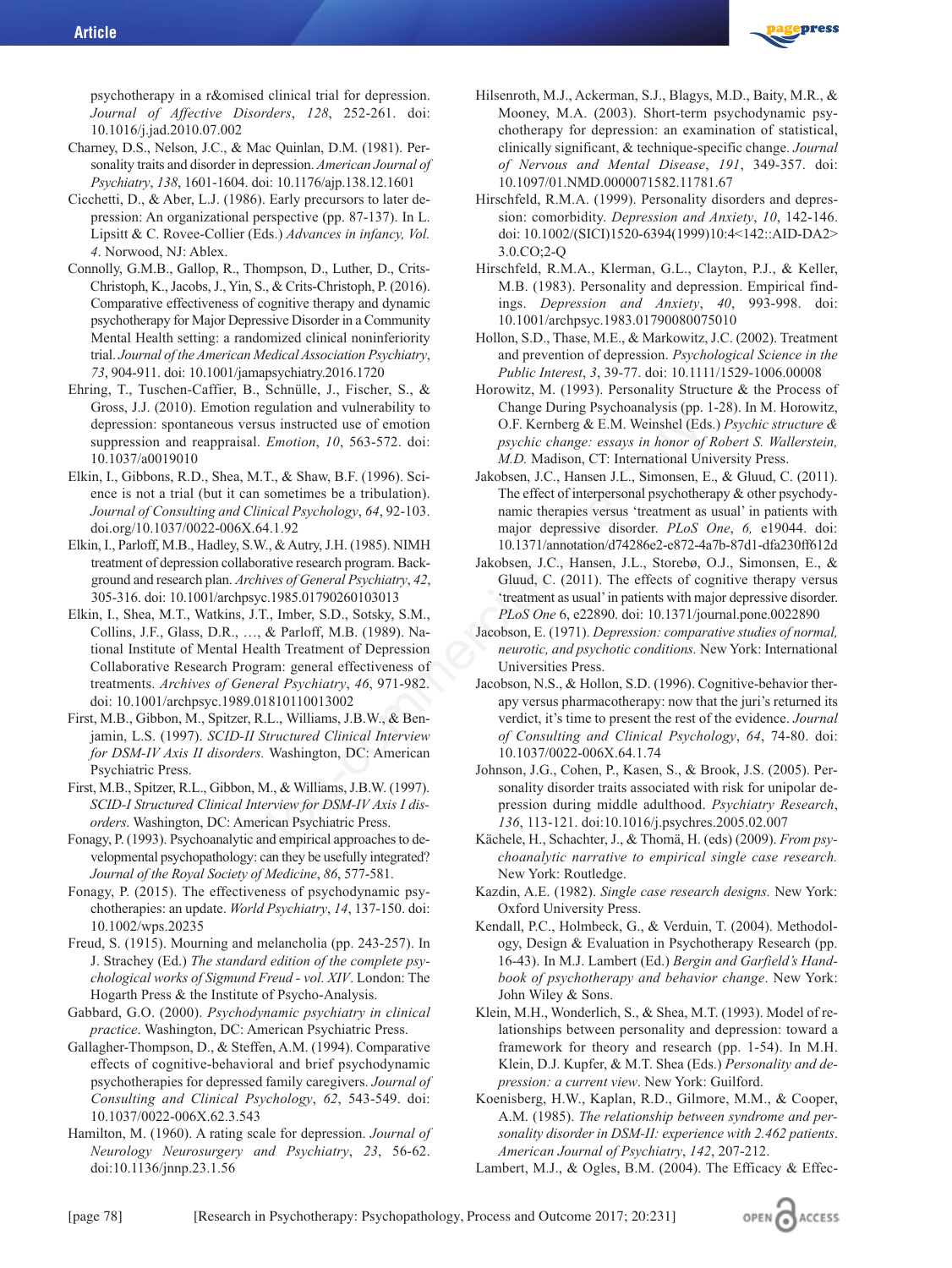

**Personality configurations and depression treatment**

tiveness of Psychotherapy (pp. 139-193). In M.J. Lambert (Ed.) *Bergin & Garfield's Handbook of Psychotherapy & Behavior Change*. New York: John Wiley & Sons.

- Levy, K.N., Blatt, S.J., & Shaver, P.R. (1998). Attachment styles and parental representations. *Journal of Personality and Social Psychology*, *74*, 407-419. doi: http://dx.doi.org/10.1037/0022- 3514.74.2.407
- Levy, R.A., Ablon, J.S., & Kächele, H. (eds) (2012). *Psychodynamic psychotherapy research*. *Evidence-based practice and practice-based evidence*. New York, Dordrecht, Heidelberg, London: Springer. doi: 10.1007/978-1-60761-792-1\_31
- Luborsky, L. (1984). *Principles of psychoanalytic psychotherapy: a manual for supportive-expressive treatment.* New York: Basic Books.
- Luyten, P. (2014). Finally moving beyond the horse race: CBT and psychodynamic therapy equally effective for depression. *Evid Based Mental Health*, *17*, 118. doi: 10.1136/eb-2014- 101770
- Luyten, P., & Blatt, S.J. (2012). Psychodynamic treatment of depression. *Psychiatrics Clinics of North America*, *35*, 111- 129. doi:10.1016/j.psc.2012.01.001
- Luyten, P., & Blatt, S.J. (2013). Interpersonal relatedness and self-definition in normal and disrupted personality development: retrospect and prospect. *American Psychologist*, *68*, 172-183. doi:10.1037/a0032243
- Luyten, P., Sabbe, B., Blatt, S.J., Meganck, S., Jansen, B., De Grave, C., Maes, F., & Corveleyn, J. (2007). Dependency and self-criticism: relationship with major depressive disorder, severity of depression, and clinical presentation. *Depression and Anxiety*, *24*, 586-596. doi: 10.1002/da.20272
- Meyer, B., Pilkonis, P.A., Proietti, J.M., Heape, C.L., & Egan, M. (2001). Attachment styles and personality disorders as predictors of symptom course. *Journal of Personality Disorders*, *15*, 371-389. doi: 10.1521/pedi.15.5.371.19200
- Moran, G.S., & Fonagy, P. (1987). Psychoanalysis and diabetic control: a single-case study. *British Journal of Medical Psychology*, *60*, 357-372. doi: 10.1111/j.2044-8341.1987. tb02755.x
- Mulder, R.T. (2002). Personality pathology and treatment outcome in major depression: a review. *American Journal of Psychiatry*, *159*, 359-371. doi: 10.1192/bjp.189.2.186b
- Mullen, L.S., Blanco, C., Vaughan, S.C., Vaughan, R., & Roose, S.P. (1999). Defence mechanisms and personality in depression. *Depression and Anxiety*, *10*, 168-174. doi: 10.1002/ (SICI)1520-6394
- Newton-Howes, G., Tyrer, P., & Johnson, T. (2006). Personality disorder and the outcome of depression: meta-analysis of published studies. *British Journal of Psychiatry*, *188*, 13-20.
- Newton-Howes, G., Tyrer, P., Johnson, T., Mulder, R., Kool, S., Dekker, J., & Schoevers, R. (2014). Influence of personality on the outcome of treatment in depression: systematic review and meta-analysis. *Journal of Personality Disorders*, *28*, 577-593. doi: 10.1521/pedi\_2013\_27\_070
- Oasi, O. (2015). Observing the determinants of the psychotherapeutic process in depressive disorders. A clinical case study within a psychodynamic approach. *Frontiers in Psychology*, *6*, 477. doi:10.3389/fpsycg.2015.00477
- Ouimette, P.C., & Klein, D.N. (1993). Convergence of psychoanalytic and cognitive-behavioral theories of depression: a review of the empirical literature and new data on Blatt's & Beck's models (pp. 191-223). In J. Masling, & R. Bornstein (Eds.) *Psychoanalytic perspectives on psychopathology.* Washington, DC: American Psychological Association.
- Ouimette, P.C., Klein, D.N., Anderson, R., Riso, L.P., & Lizardi, H. (1994). Relationship of sociotropy/autonomy & dependency/self-criticism to DSM-III-R personality disorders. *Journal of Abnormal Psychology*, *103*, 743-749.
- PDM Task Force (2006). *Psychodynamic Diagnostic Manual (PDM).* Silver Spring, MD: Alliance of Psychoanalytic Organizations.
- Peeters, F., Huibers, M., Roelofs, J., van Breukelen, G., Hollon, S.D., Markowitz, J.C., van Os, J., & Arntz, A. (2013). The clinical effectiveness of evidence-based interventions for depression: a pragmatic trial in routine practice. *Journal of Affective Disorders*, *145*, 349-355. doi: 10.1016/j.jad.2012.08.022
- Perry, J.C. (1991). *Defence Mechanisms Rating Scale.* Boston: Cambridge Hospital-Harvard Medical School.
- Perry, J.C., & Bond, M. (2012). Change in defence mechanisms during long-term dynamic psychotherapy & five-year outcome. *American Journal of Psychiatry*, *169*, 916-925. doi: 10.1176/appi.ajp.2012.11091403
- Perry, J.C., Hoglend, P., Shear, K., Vaillant, G.E., Horowitz, M., Kardos, M.E., Bille, H., & Kagan, D. (1998). Field trial of a diagnostic axis for defence mechanisms for DSM-IV. *Journal of Personalitt Disorders*, *12*, 56-68.
- Perry, J.C., & Kardos, M.E. (1995). A review of the Defence Mechanism Rating Scale (pp. 283-299). In H.R. Conte, & R. Plutchick (Eds.) *Ego defences: theory and measurement*. New York: John Wiley & Sons.
- Perry, J.C., Kardos, M.E., & Pagano, C.J. (1993). The study of defences in psychotherapy using the Defence Mechanism Rating Scale DMRS (pp. 122-132). In U. Hentschel, & W. Ehlers (Eds.) *The concept of defence mechanisms in contemporary psychology: theoretical, research & clinical perspectives*. New York, Berlin, Heidelberg: Springer. Coll 101 112 (1901). The state of North America, 35, 111 - Kardos, M.E., Bille, H., & K<br>
162 (112013). Interpresonal relatedness and<br>
162 adiagnostic axis for definee narmal and filter personal relatedness and<br>
17/a003224
	- Pfohl, B., Black, D.W., Noyes, R., Coryell, & W.H., & Barrash, J. (1990). Axis I/Axis II comorbidity findings: implications for validity (pp. 147-161). In J.M. Oldham (Ed.) *Personality disorders: new perspectives on diagnostic validity*. Washington, DC: American Psychiatric Association Press.
	- Pilkonis, P.A., & Frank, E. (1988). Personality pathology in recurrent depression: nature, prevalence, & relationship to treatment response. *American Journal of Psychiatry*, *145*, 435-441.
	- Porcerelli, J.H., Dauphin, V.B., Ablon, J.S., Leitman, S., & Bambery M. (2007). Psychoanalysis with avoidant personality disorder: a systematic case study. *Psychotherapy (Chic)*, *44*, 1-13. doi: 10.1037/0033-3204.44.1.1
	- Quilty, L.C., McBride, C., & Bagby, R.M. (2008). Evidence for the cognitive mediational model of cognitive behavioral therapy for depression. *Psychological Medicine*, *38*, 1531- 1541. doi: 10.1017/S0033291708003772
	- Reis, S., & Grenyer, B.F.S. (2002). Pathways to anaclitic and introjective depression. *Psychology Psychotherapy*, *75*, 445- 459. doi: 10.1348/147608302321151934
	- Roth, A., & Fonagy, P. (1996). *What works for whom? A review of psychotherapy research*. New York: Guilford Press.
	- Sato, T., Sakado, K., Sato, S., & Morikawa, T. (1994). Cluster A personality disorder: a marker of worse treatment outcome of major depression? *Psychiatry Research*, *53*, 153-159. doi:10.1016/0165-1781(94)90106-6
	- Serretti, A., Calati, R., Oasi, O., De Ronchi, D., & Colombo, C. (2007). Dissecting the determinants of depressive disorders outcome: an in depth analysis of two clinical cases. *Annals of General Psychiatry*, *7*(6):5. doi 10.1186/1744-859X-6-5 Shapiro, D.A., Barkham, M., Rees, A., Hardy, G.E., Reynolds,